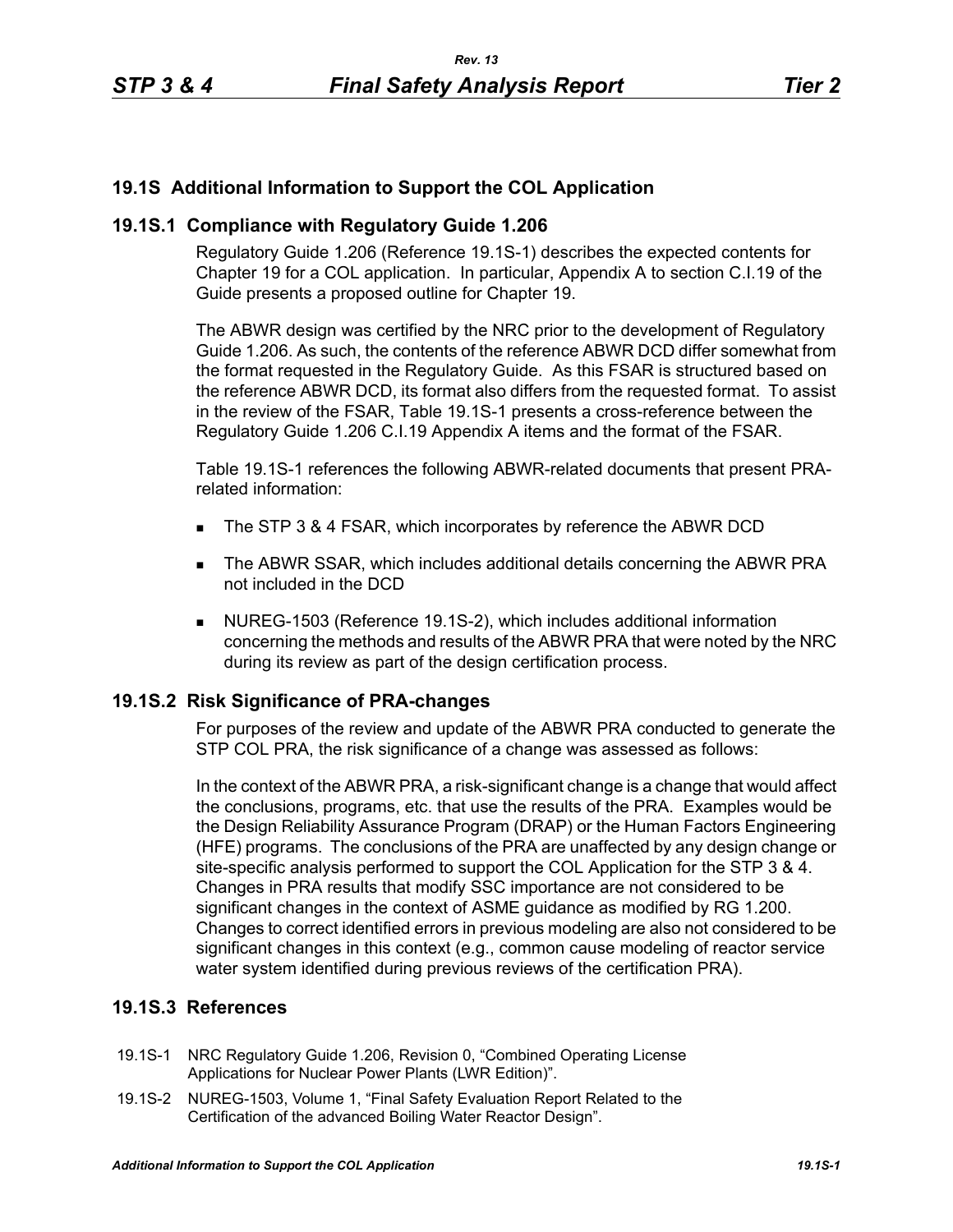| <b>FSAR</b><br>Chapter /<br><b>Section</b> | <b>Chapter/Section Title</b>                                   | R.G. 1.206 Requirements                                                                                                                                                                                              | <b>Location Within the ABWR-related PRA Documents</b>                                                                                                                                                                                                                                                                                                                                                                                                                                                                                                                    |
|--------------------------------------------|----------------------------------------------------------------|----------------------------------------------------------------------------------------------------------------------------------------------------------------------------------------------------------------------|--------------------------------------------------------------------------------------------------------------------------------------------------------------------------------------------------------------------------------------------------------------------------------------------------------------------------------------------------------------------------------------------------------------------------------------------------------------------------------------------------------------------------------------------------------------------------|
| 19.0                                       | PROBABILISTIC RISK<br>ASSESSMENT AND<br><b>SEVERE ACCIDENT</b> | Describe the purpose and objectives of the<br>plant-specific PRA and severe accident<br>evaluations.                                                                                                                 | SSAR/FSAR 19.1, 19.2                                                                                                                                                                                                                                                                                                                                                                                                                                                                                                                                                     |
|                                            | <b>EVALUATION</b>                                              | Address the requirements in 10 CFR Part 52<br>and 10 CFR Part 50, as well as the related<br>Commission policies and positions.                                                                                       | SSAR/FSAR 19.6, 19A                                                                                                                                                                                                                                                                                                                                                                                                                                                                                                                                                      |
|                                            |                                                                | Address the objectives identified in Section<br>C.I.19.2 of RG 1.206                                                                                                                                                 | SSAR/FSAR 19.8, 19D.7, 19.6.2, 19.6.8, 19.8, STP COLA<br>update, 19.7, 19.11 The commitment for the PRA<br>Maintenance and Upgrade Program which is based on the<br>STP Unit 1 & 2 program. This program already supports the<br>regulatory oversight processes [e.g., Mitigating Systems<br>Performance Index (MSPI), Significance Determination<br>Process (SDP)], applications associated with plant<br>operations (e.g., technical specifications, reliability<br>assurance, human factors, Maintenance Rule) and several<br>significant risk-informed applications. |
|                                            |                                                                | Identify the structure of Chapter 19                                                                                                                                                                                 | SSAR/FSAR 19.1.2                                                                                                                                                                                                                                                                                                                                                                                                                                                                                                                                                         |
| 19.1                                       | <b>Probabilistic Risk</b><br>Assessment                        | Identify the specific PRA information that is<br>docketed (i.e., included in the application), as<br>opposed to information that is retained by the<br>applicant, but available to support NRC reviews<br>and audits | <b>SSAR/FSAR 19.1.2</b>                                                                                                                                                                                                                                                                                                                                                                                                                                                                                                                                                  |
| 19.1.1                                     | Uses and Applications of<br>the PRA                            | N/A                                                                                                                                                                                                                  |                                                                                                                                                                                                                                                                                                                                                                                                                                                                                                                                                                          |
| 19.1.1.1                                   | Design Phase                                                   | Describe the use of the PRA in the design<br>phase (through design certification, as<br>appropriate)                                                                                                                 | SSAR/FSAR 19.7, 19.10, 19.13                                                                                                                                                                                                                                                                                                                                                                                                                                                                                                                                             |
|                                            |                                                                | Include FSAR cross-references to specific<br>program descriptions, as appropriate                                                                                                                                    | SSAR/FSAR 19.4                                                                                                                                                                                                                                                                                                                                                                                                                                                                                                                                                           |
| 19.1.1.2                                   | <b>COL Application Phase</b>                                   | N/A                                                                                                                                                                                                                  |                                                                                                                                                                                                                                                                                                                                                                                                                                                                                                                                                                          |

*19.1S-2 Additional Information to Support the COL Application*  Additional Information to Support the COL Application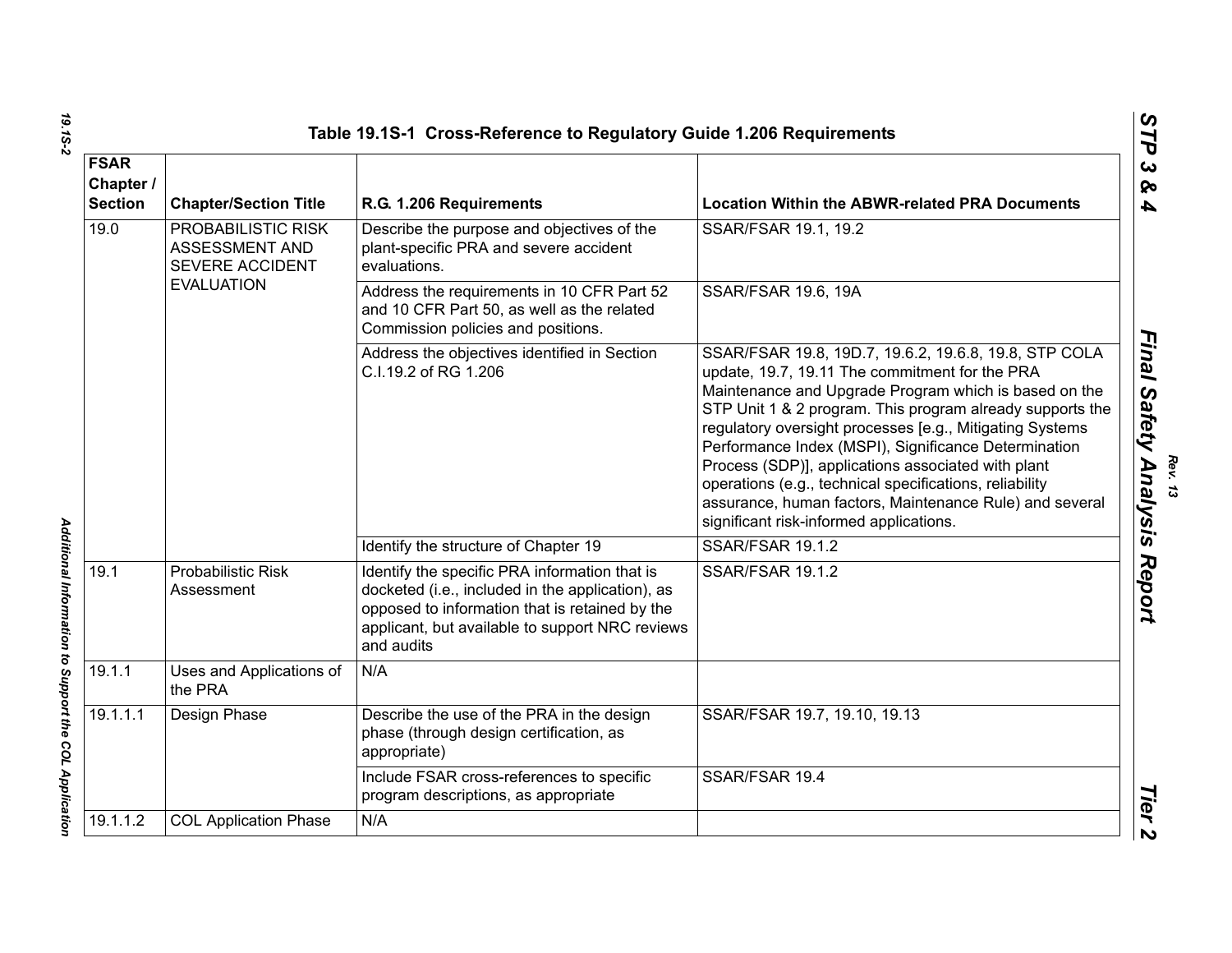| <b>FSAR</b><br>Chapter /<br><b>Section</b> | <b>Chapter/Section Title</b>                  | R.G. 1.206 Requirements                                                                                                                                                                                  | <b>Location Within the ABWR-related PRA Documents</b>                                                                                                             |
|--------------------------------------------|-----------------------------------------------|----------------------------------------------------------------------------------------------------------------------------------------------------------------------------------------------------------|-------------------------------------------------------------------------------------------------------------------------------------------------------------------|
| 19.1.1.2.1                                 | Use of PRA in Support of<br>Licensee Programs | Describe the use of the PRA in the COL<br>application phase, and specifically, its use in<br>support of other licensee programs (e.g., human<br>factors program, severe accident management<br>program). | The PRA was reviewed and updated for site-specific<br>features and design refinements as well as providing input<br>to the DRAP, ORAP and HFE programs. See below |
|                                            |                                               | Include FSAR cross-references to specific<br>program descriptions, as appropriate                                                                                                                        | SSAR/FSAR 17.4 DRAP, 17.6 ORAP<br>SSAR/FSAR 18.3.3, 18H1 HFE<br>SSAR/FSAR 19D.7, 19.11                                                                            |
| 19.1.1.2.2                                 | Risk-Informed<br>Applications                 | Identify and describe specific risk-informed<br>applications being implemented during the COL<br>application phase                                                                                       | N/A. No risk-informed applications are submitted at this<br>stage                                                                                                 |
|                                            |                                               | Include FSAR cross-references to specific<br>program descriptions (e.g., 10 CFR 50.69<br>implementation, NFPA-806 implementation), as<br>appropriate                                                     | N/A. No risk-informed applications are submitted at this<br>stage                                                                                                 |
| 19.1.1.3                                   | <b>Construction Phase</b>                     | Describe the use of the PRA in the construction<br>phase (from issuance of the COL up to initial<br>fuel loading).                                                                                       | SSAR/FSAR 17.4 DRAP                                                                                                                                               |
|                                            |                                               | Include FSAR cross-references to specific<br>program descriptions, as appropriate                                                                                                                        | SSAR/FSAR 17.4 DRAP                                                                                                                                               |
| 19.1.1.3.1                                 | Use of PRA in Support of<br>Licensee Programs | Describe the use of the PRA in the construction<br>phase to support of other licensee programs<br>(e.g., human factors program).                                                                         | FSAR 18.3.3, 18H HFE                                                                                                                                              |
|                                            |                                               | Include FSAR cross-references to specific<br>program descriptions, as appropriate                                                                                                                        | FSAR 18.3.3, 18H HFE                                                                                                                                              |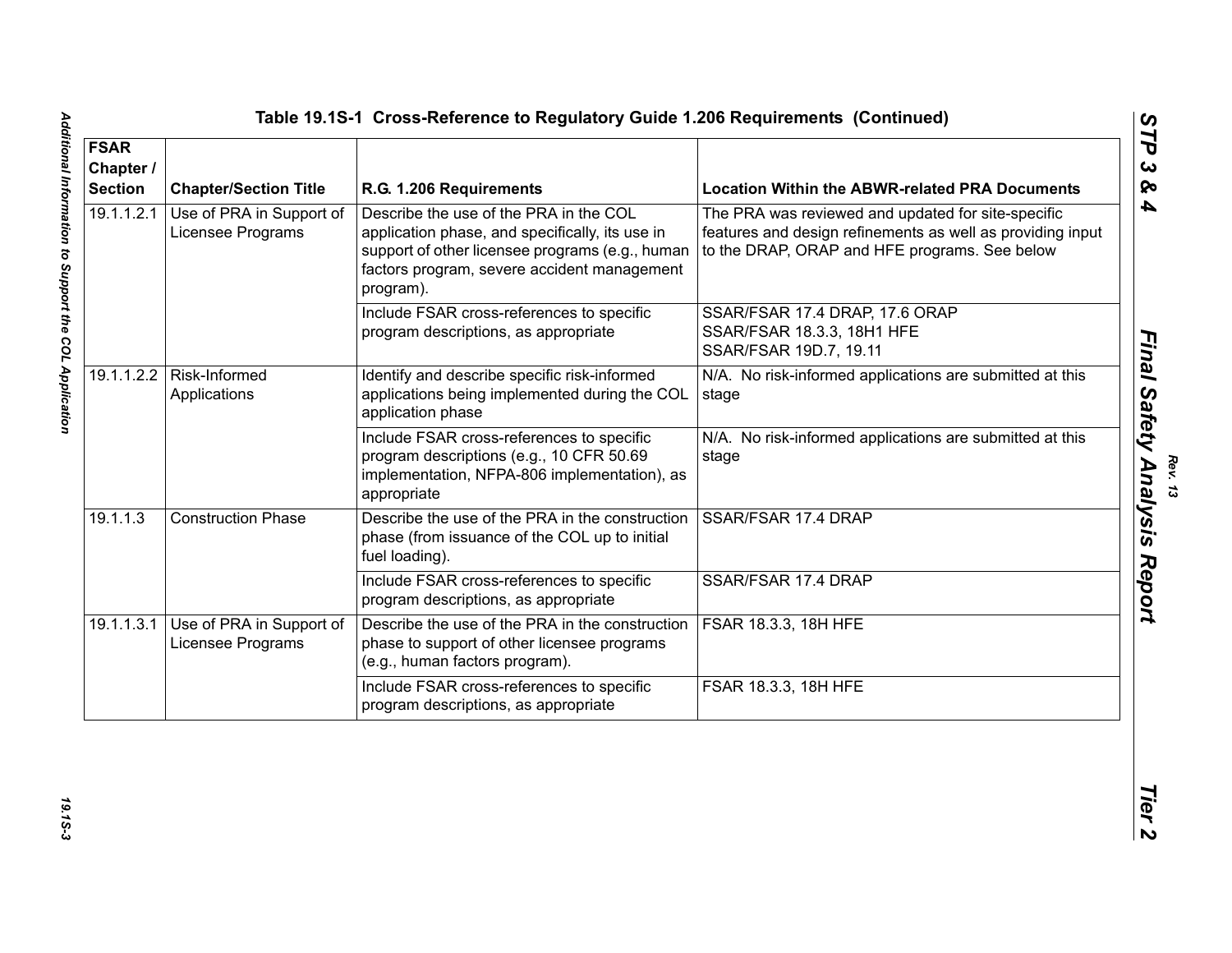| <b>FSAR</b><br>Chapter /<br><b>Section</b> | <b>Chapter/Section Title</b>                             | R.G. 1.206 Requirements                                                                                                                                                                                                                            | <b>Location Within the ABWR-related PRA Documents</b>                    |
|--------------------------------------------|----------------------------------------------------------|----------------------------------------------------------------------------------------------------------------------------------------------------------------------------------------------------------------------------------------------------|--------------------------------------------------------------------------|
|                                            | 19.1.1.3.2   Risk-Informed<br>Applications               | Identify and describe specific risk-informed<br>applications that will be implemented during the<br>construction phase                                                                                                                             | N/A at COL Application Stage                                             |
|                                            |                                                          | Include FSAR cross-references to specific<br>program descriptions (e.g., 10 CFR 50.69<br>implementation, NFPA-806 implementation), as<br>appropriate.                                                                                              | N/A at COL Application Stage                                             |
| 19.1.1.4                                   | Operational Phase                                        | Describe the use of the PRA during plant<br>operations (commencing with initial fuel loading<br>and continuing through plant commercial<br>operation).                                                                                             | FSAR 17.6 Maintenance Rule                                               |
|                                            |                                                          | Include FSAR cross-references to specific<br>program descriptions, as appropriate                                                                                                                                                                  | FSAR 17.6 Maintenance Rule                                               |
|                                            | 19.1.1.4.1 Use of PRA in Support of<br>Licensee Programs | Describe the use of the PRA during plant<br>operations to support of other licensee<br>programs (e.g., Maintenance Rule, interface<br>with the ROP, reliability assurance program,<br>human factors program, severe accident<br>management program | FSAR 17.4 Reliability Assurance Program, 17.6<br><b>Maintenance Rule</b> |
|                                            |                                                          | Include FSAR cross-references to specific<br>program descriptions, as appropriate                                                                                                                                                                  | FSAR 17.4 Reliability Assurance Program, 17.6<br><b>Maintenance Rule</b> |
|                                            | 19.1.1.4.2   Risk-Informed<br>Applications               | Identify and describe specific risk-informed<br>applications that have been implemented during<br>the operational phase                                                                                                                            | N/A at COL Application Stage                                             |
|                                            |                                                          | Include FSAR cross-references to specific<br>program descriptions (e.g., risk-informed ISI,<br>risk-informed IST, 10 CFR 50.69<br>implementation, NFPA-806 implementation), as<br>appropriate                                                      | N/A at COL Application Stage                                             |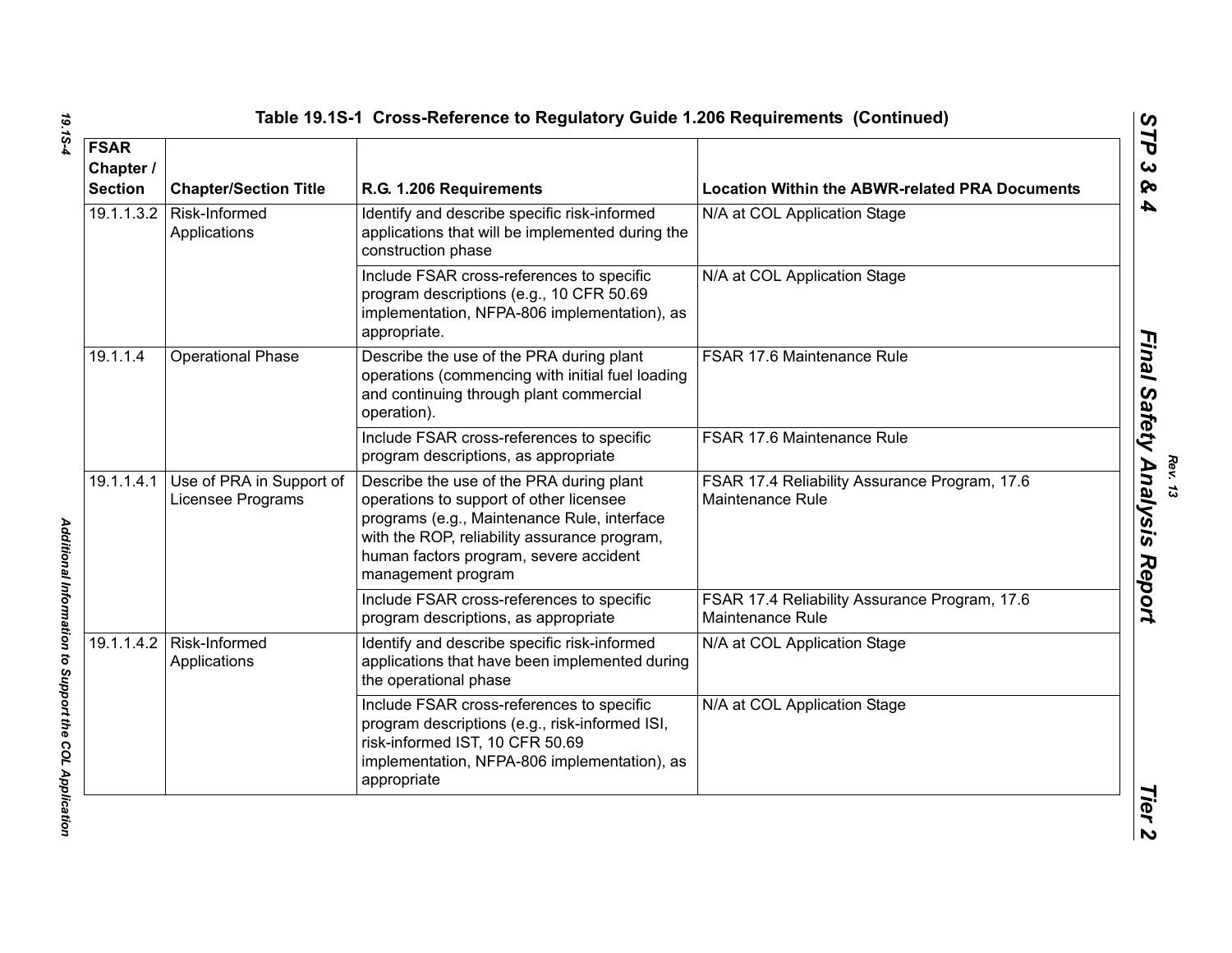| <b>FSAR</b><br>Chapter /<br><b>Section</b> | <b>Chapter/Section Title</b>                                                                                                              | R.G. 1.206 Requirements                                                                                                                                                                                                | <b>Location Within the ABWR-related PRA Documents</b> |
|--------------------------------------------|-------------------------------------------------------------------------------------------------------------------------------------------|------------------------------------------------------------------------------------------------------------------------------------------------------------------------------------------------------------------------|-------------------------------------------------------|
| 19.1.2                                     | Quality of the PRA                                                                                                                        | Discuss the quality of the PRA in the context of<br>its uses and the risk-informed applications<br>identified in Section 19.1.1                                                                                        | NUREG-1503 19.1.4                                     |
| 19.1.2.1                                   | PRA Scope                                                                                                                                 | Describe the scope of the PRA as discussed in<br>Section C.I.19.3                                                                                                                                                      | SSAR/FSAR 19.7, 19.10, 19.13                          |
| 19.1.2.2                                   | <b>PRA Level of Detail</b>                                                                                                                | Characterize the PRA's level of detail as<br>discussed in Section C.I.19.4                                                                                                                                             | <b>SSAR/FSAR 19.2.3</b>                               |
| 19.1.2.3                                   | <b>PRA Technical Adequacy</b>                                                                                                             | Describe the technical adequacy of the PRA as<br>discussed in Section C.I.19.5                                                                                                                                         | NUREG-1503 19.1.3.9.1                                 |
| 19.1.2.4                                   | <b>PRA Maintenance and</b><br>Upgrade                                                                                                     | Describe the PRA maintenance and upgrading<br>program as discussed in Section C.I.19.7.                                                                                                                                | <b>FSAR 19.4S</b>                                     |
| 19.1.3                                     | Special<br>Design/Operational<br>Features                                                                                                 | Address the design and operational features<br>intended to improve plant safety, thus reducing<br>risk when compared to currently operating<br>nuclear power plants                                                    | SSAR/FSAR 19.7, 19.8                                  |
| 19.1.3.1                                   | Design/Operational<br><b>Features for Preventing</b><br>Core Damage                                                                       | Describe the key preventive features that are<br>intended to minimize initiation of plant<br>transients, arrest the progression of plant<br>transients once they start, and prevent severe<br>accidents (core damage). | SSAR/FSAR 19.6.2, 19.6.7, 19.6.3, 19.8                |
| 19.1.3.2                                   | Design/Operational<br>Features for Mitigating the<br><b>Consequences of Core</b><br>Damage and Preventing<br>Releases from<br>Containment | Describe the key mitigative features that are<br>intended to arrest progression of the core<br>damage event and maintain the integrity of the<br>reactor vessel and containment pressure<br>boundary                   | SSAR/FSAR 19.6.3                                      |
| 19.1.3.3                                   | Design/Operational<br>Features for Mitigating the<br>Consequences of<br>Releases from<br>Containment                                      | Describe the mitigating features that are<br>intended to terminate releases from containment<br>and minimize offsite doses/consequences                                                                                | SSAR/FSAR 19E.2.8.1, 19E.2.8.1.7                      |

*Rev. 13*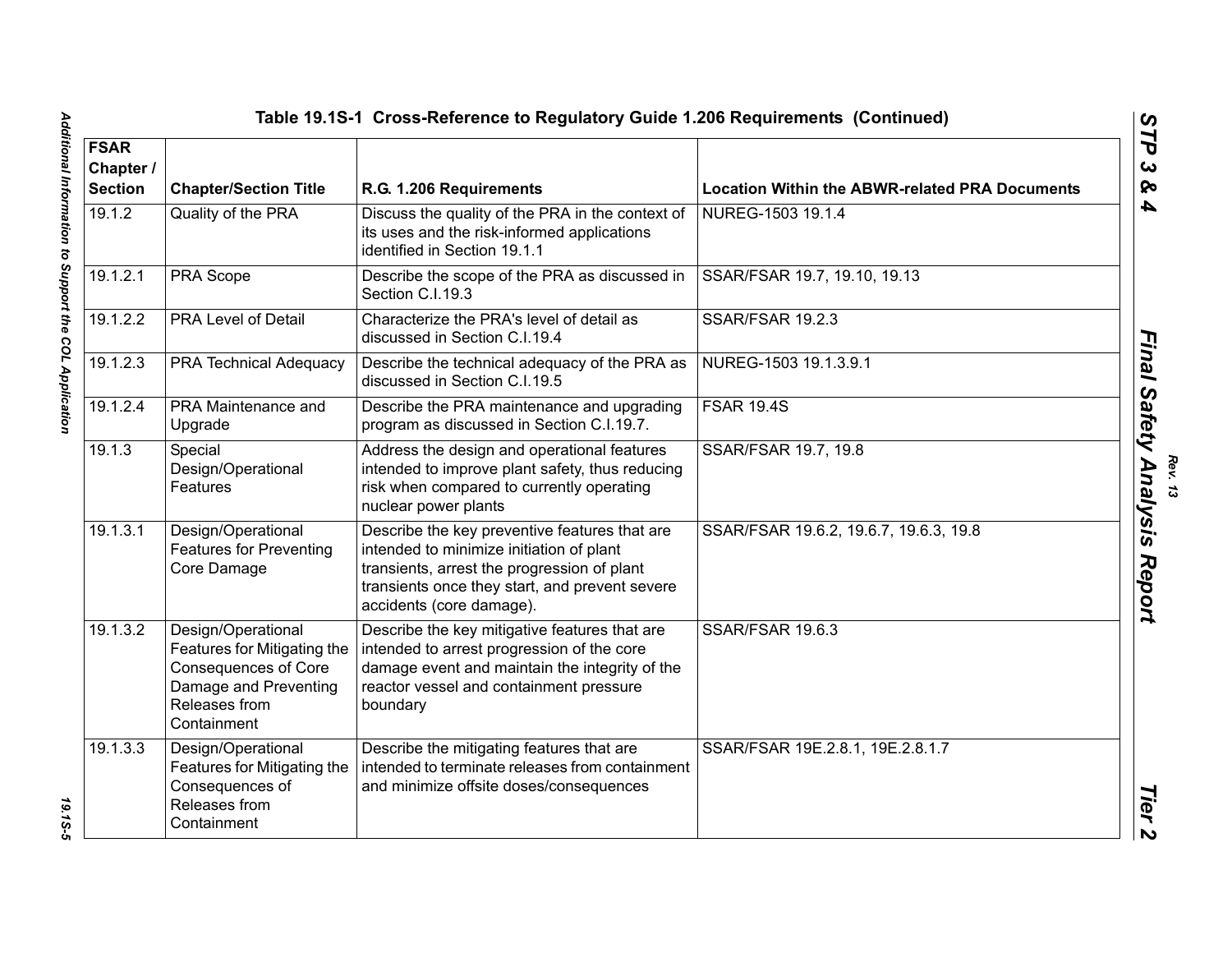|  |  |  | Table 19.1S-1 Cross-Reference to Regulatory Guide 1.206 Requirements (Continued |  |
|--|--|--|---------------------------------------------------------------------------------|--|
|--|--|--|---------------------------------------------------------------------------------|--|

| <b>FSAR</b><br>Chapter /<br><b>Section</b> | <b>Chapter/Section Title</b>                              | R.G. 1.206 Requirements                                                                                                                     | <b>Location Within the ABWR-related PRA Documents</b> |
|--------------------------------------------|-----------------------------------------------------------|---------------------------------------------------------------------------------------------------------------------------------------------|-------------------------------------------------------|
| 19.1.3.4                                   | Uses of the PRA in the<br><b>Design Process</b>           | Identify features and requirements introduced to<br>reduce or eliminate the known weaknesses/<br>vulnerabilities in current reactor designs | SSAR/FSAR 19.8. 19.7                                  |
|                                            |                                                           | Indicate the effect of new design features and<br>operational strategies on plant risk                                                      | SSAR/FSAR 19. 11, 19.7.1, 19B.2.35                    |
|                                            |                                                           | Identify PRA-based insights and assumptions<br>used to develop design requirements                                                          | SSAR/FSAR 19.8, 19.11                                 |
| 19.1.4                                     | Safety Insights from the<br>Internal Events PRA for       | Describe the internal events PRA for operations<br>at power, including its results                                                          | See subsections below                                 |
|                                            | Operations at Power                                       | Organize the information as indicated in<br>Sections 19.1.4.1 and 19.1.4.2 below                                                            | See subsections below                                 |
| 19.1.4.1                                   | Level 1 Internal Events<br>PRA for Operations at<br>Power | Describe the Level 1 internal events PRA for<br>operations at power, including its results                                                  | See subsections below                                 |
|                                            |                                                           | Organize the information as indicated in<br>Sections 19.1.4.1.1 and 19.1.4.1.2 below                                                        | See subsections below                                 |
|                                            |                                                           |                                                                                                                                             |                                                       |
|                                            |                                                           |                                                                                                                                             |                                                       |

*Final Safety Analysis Report*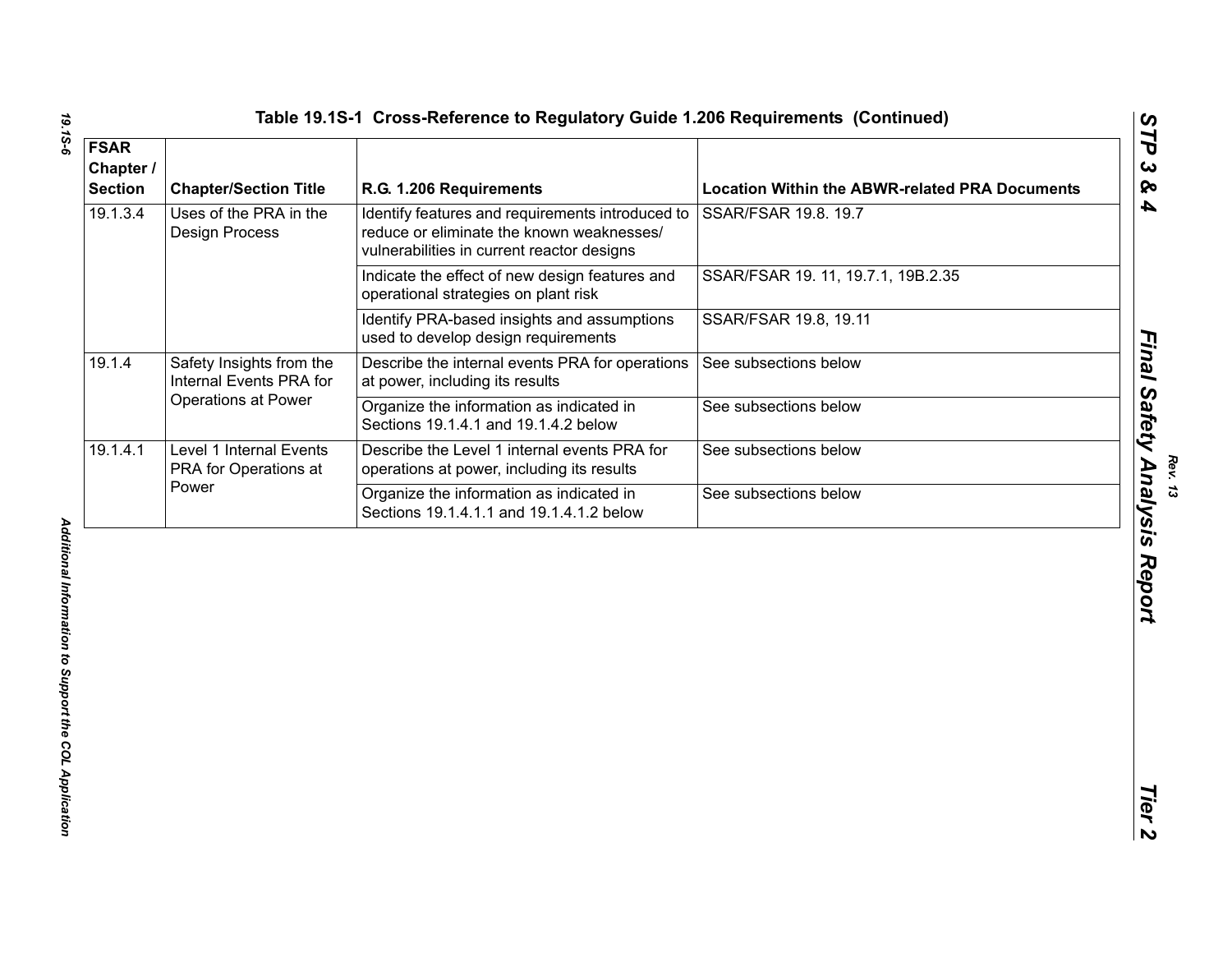| <b>FSAR</b><br>Chapter /<br><b>Section</b> | <b>Chapter/Section Title</b>                                 | R.G. 1.206 Requirements                                                                                                                                                                                                                                                                                                              | <b>Location Within the ABWR-related PRA Documents</b>                                        |
|--------------------------------------------|--------------------------------------------------------------|--------------------------------------------------------------------------------------------------------------------------------------------------------------------------------------------------------------------------------------------------------------------------------------------------------------------------------------|----------------------------------------------------------------------------------------------|
| 19.1.4.1.1                                 | Description of the Level I<br>PRA for Operations at<br>Power | Describe the methodology used to develop the<br>Level 1 PRA model (e.g., fault tree linking, large<br>event tree and small fault tree approach, etc.).                                                                                                                                                                               | SSAR/FSAR 19.2                                                                               |
|                                            |                                                              | List the internal initiating events (including<br>internal floods) that are addressed in the PRA                                                                                                                                                                                                                                     | SSAR/FSAR 19.3.1.1, SSAR 19D.3, SSAR/FSAR 19R                                                |
|                                            |                                                              | List the success criteria used to delineate<br>accident sequences, discuss how they were<br>determined, and identify any T-H codes used                                                                                                                                                                                              | SSAR/FSAR 19.2, 19.3.1.3.1, 19.5, 19E.1, 19E.2, 19EA,<br>19EB, 19EC, 19ED, SSAR 19D.4, 19D.5 |
|                                            |                                                              | Summarize the accident sequences modeled in<br>the PRA                                                                                                                                                                                                                                                                               | SSAR 19D.4, SSAR/FSAR 19R                                                                    |
|                                            |                                                              | Identify the source of all numerical data<br>(initiating event frequencies, component failure<br>rates, equipment unavailabilities due to test or<br>maintenance, human error probabilities,<br>common-cause failure parameters, etc.),<br>especially for numerical data that is based on<br>expert judgement or expert elicitation. | SSAR 19D.3, 19D.6, 19D.7, 19D.8, SSAR/FSAR 19R                                               |
|                                            |                                                              | List the plant systems and associated functions<br>that are included in the PRA model, and identify<br>their interdependencies. One acceptable way to<br>provide dependency information is to include a<br>system dependency matrix                                                                                                  | SSAR 19D.6, SSAR/FSAR 19R                                                                    |
|                                            |                                                              | Identify the PRA software platform used to<br>construct the model                                                                                                                                                                                                                                                                    | <b>SSAR 19D.2.3</b>                                                                          |
|                                            |                                                              | State the truncation frequency used to solve the<br>PRA model                                                                                                                                                                                                                                                                        | SSAR/FSAR 19D.10                                                                             |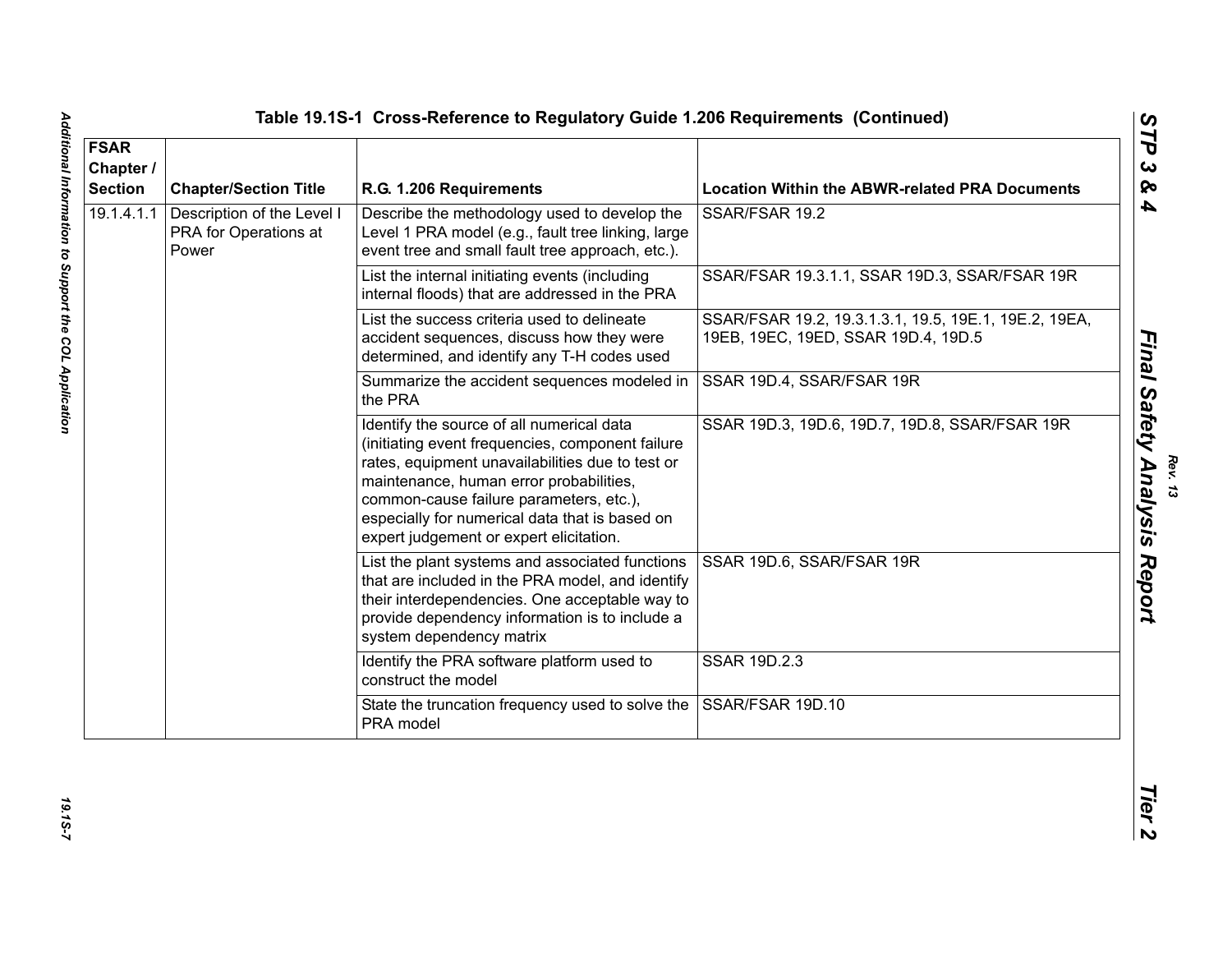| 19.1.4.1.2 | Results from the Level I<br>PRA for Operations at<br>Power | Provide the total mean core-damage frequency<br>Describe the significant core damage<br>sequences, and provide their mean core-                                                                                            | SSAR 19.3.1.4, SSAR/FSAR 19R<br>SSAR/FSAR 19.6.2, NUREG-1503 19.1.1,                                                                 |
|------------|------------------------------------------------------------|----------------------------------------------------------------------------------------------------------------------------------------------------------------------------------------------------------------------------|--------------------------------------------------------------------------------------------------------------------------------------|
|            |                                                            |                                                                                                                                                                                                                            |                                                                                                                                      |
|            |                                                            | damage frequencies                                                                                                                                                                                                         |                                                                                                                                      |
|            |                                                            | Identify the significant internal initiating events,<br>and provide their percent contributions to the<br>total core-damage frequencies                                                                                    | SSAR/FSAR 19.3.1.4, 19R                                                                                                              |
|            |                                                            | Identify the significant functions, SSCs, and<br>operator actions, and provide their risk<br>achievement worths and Fussell-Vesely<br>importance measures) (or any other measures<br>used to determine risk significance). | SSAR 19D.7.6, SSAR/FSAR 19R, NUREG-1503 19.1.3.2.3<br>(Human Actions); SSAR/FSAR 19K, 19R, FSAR 19K,<br>NUREG-1503 19.1.3.2.5 (SSCs) |
|            |                                                            | Identify the PRA assumptions and PRA-based<br>insights                                                                                                                                                                     | SSAR/FSAR 19.2.3.1 and 19.10 (assumptions);<br>SSAR/FSAR 19.13 (insights)                                                            |
|            |                                                            | Discuss the results and insights from<br>importance, sensitivity, and uncertainty analyses                                                                                                                                 | SSAR/FSAR 19.13.5, NUREG-1503 19.1.3.2.5                                                                                             |
| 19.1.4.2   | Level 2 Internal Events<br>PRA for Operations at           | Describe the Level 2 internal events PRA for<br>operations at power, including its results                                                                                                                                 | See subsections below                                                                                                                |
|            | Power                                                      | Organize the information as indicated in<br>Sections 19.1.4.2.1 and 19.1.4.2.2 below                                                                                                                                       | See subsections below                                                                                                                |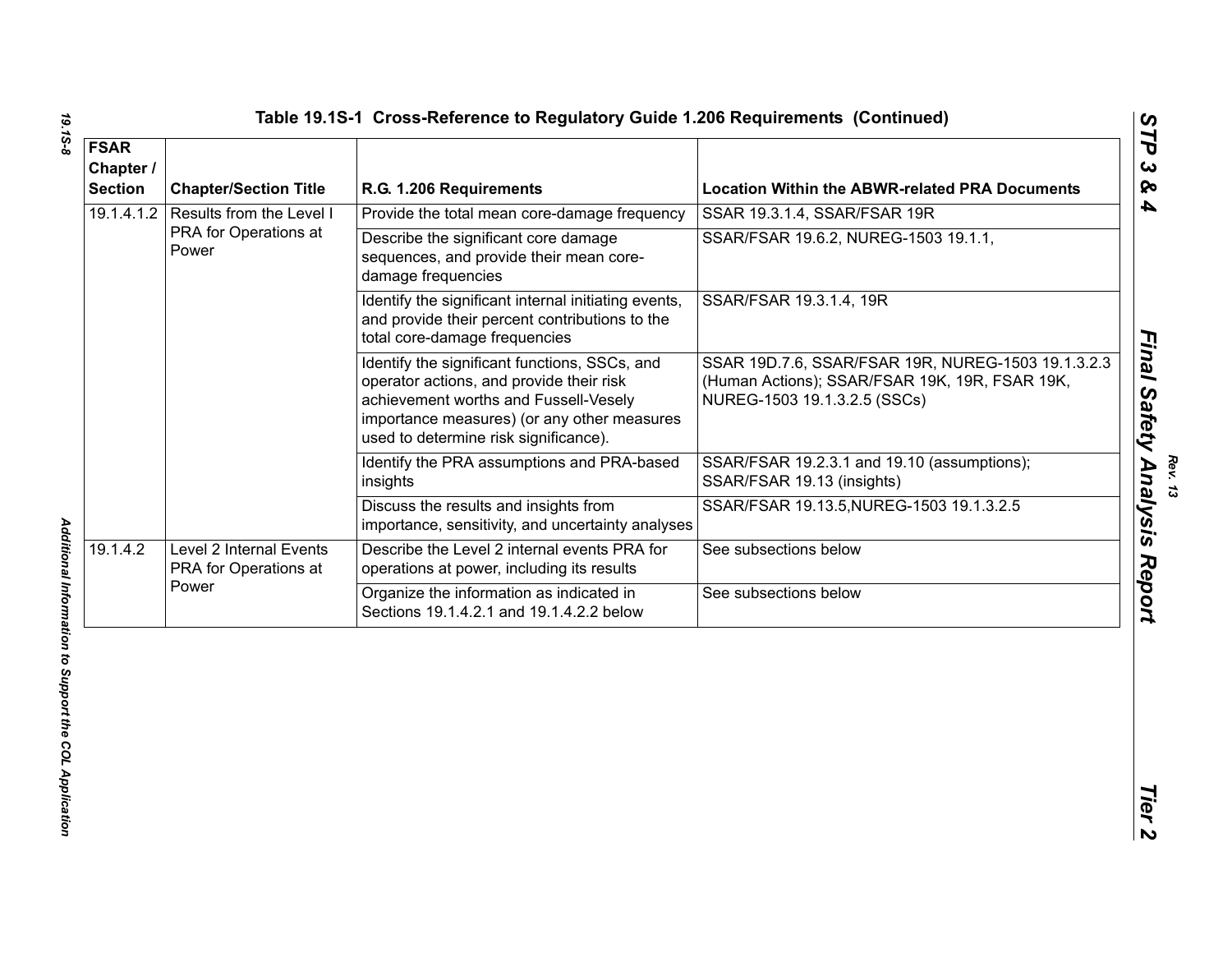| Description of the Level 2<br>Discuss the interface with the core damage<br>SSAR/FSAR 19.3.2, SSAR 19D.5<br>PRA for Operations at<br>evaluation (Level I PRA).<br>Power<br>Describe the severe accident physical<br>SSAR/FSAR 19.3.2.3, SSAR 19D.5<br>processes/phenomena and modeling<br>List the success criteria used to delineate<br><b>SSAR 19D.5</b><br>accident sequences, discuss how they were<br>determined, and identify any T-H codes used<br>Define the accident classes/release categories<br>SSAR/FSAR 19.3.2.2, SSAR 19D.5<br>Characterize the containment ultimate pressure<br>SSAR 19D.5 SSAR/FSAR 19FA, 19FB<br>capacity, and explain how it was determined,<br>and identify any computer codes used<br>List the plant systems and associated functions<br><b>SSAR 19D.5</b><br>that are included in the Level 2 PRA model, and<br>identify their interdependencies. One acceptable<br>way to provide dependency information is to<br>include a system dependency matrix | <b>FSAR</b><br>Chapter /<br><b>Section</b> | <b>Chapter/Section Title</b> | R.G. 1.206 Requirements | <b>Location Within the ABWR-related PRA Documents</b> |
|---------------------------------------------------------------------------------------------------------------------------------------------------------------------------------------------------------------------------------------------------------------------------------------------------------------------------------------------------------------------------------------------------------------------------------------------------------------------------------------------------------------------------------------------------------------------------------------------------------------------------------------------------------------------------------------------------------------------------------------------------------------------------------------------------------------------------------------------------------------------------------------------------------------------------------------------------------------------------------------------|--------------------------------------------|------------------------------|-------------------------|-------------------------------------------------------|
|                                                                                                                                                                                                                                                                                                                                                                                                                                                                                                                                                                                                                                                                                                                                                                                                                                                                                                                                                                                             | 19.1.4.2.1                                 |                              |                         |                                                       |
|                                                                                                                                                                                                                                                                                                                                                                                                                                                                                                                                                                                                                                                                                                                                                                                                                                                                                                                                                                                             |                                            |                              |                         |                                                       |
|                                                                                                                                                                                                                                                                                                                                                                                                                                                                                                                                                                                                                                                                                                                                                                                                                                                                                                                                                                                             |                                            |                              |                         |                                                       |
|                                                                                                                                                                                                                                                                                                                                                                                                                                                                                                                                                                                                                                                                                                                                                                                                                                                                                                                                                                                             |                                            |                              |                         |                                                       |
|                                                                                                                                                                                                                                                                                                                                                                                                                                                                                                                                                                                                                                                                                                                                                                                                                                                                                                                                                                                             |                                            |                              |                         |                                                       |
|                                                                                                                                                                                                                                                                                                                                                                                                                                                                                                                                                                                                                                                                                                                                                                                                                                                                                                                                                                                             |                                            |                              |                         |                                                       |
|                                                                                                                                                                                                                                                                                                                                                                                                                                                                                                                                                                                                                                                                                                                                                                                                                                                                                                                                                                                             |                                            |                              |                         |                                                       |
|                                                                                                                                                                                                                                                                                                                                                                                                                                                                                                                                                                                                                                                                                                                                                                                                                                                                                                                                                                                             |                                            |                              |                         |                                                       |
|                                                                                                                                                                                                                                                                                                                                                                                                                                                                                                                                                                                                                                                                                                                                                                                                                                                                                                                                                                                             |                                            |                              |                         |                                                       |
|                                                                                                                                                                                                                                                                                                                                                                                                                                                                                                                                                                                                                                                                                                                                                                                                                                                                                                                                                                                             |                                            |                              |                         |                                                       |

*Final Safety Analysis Report*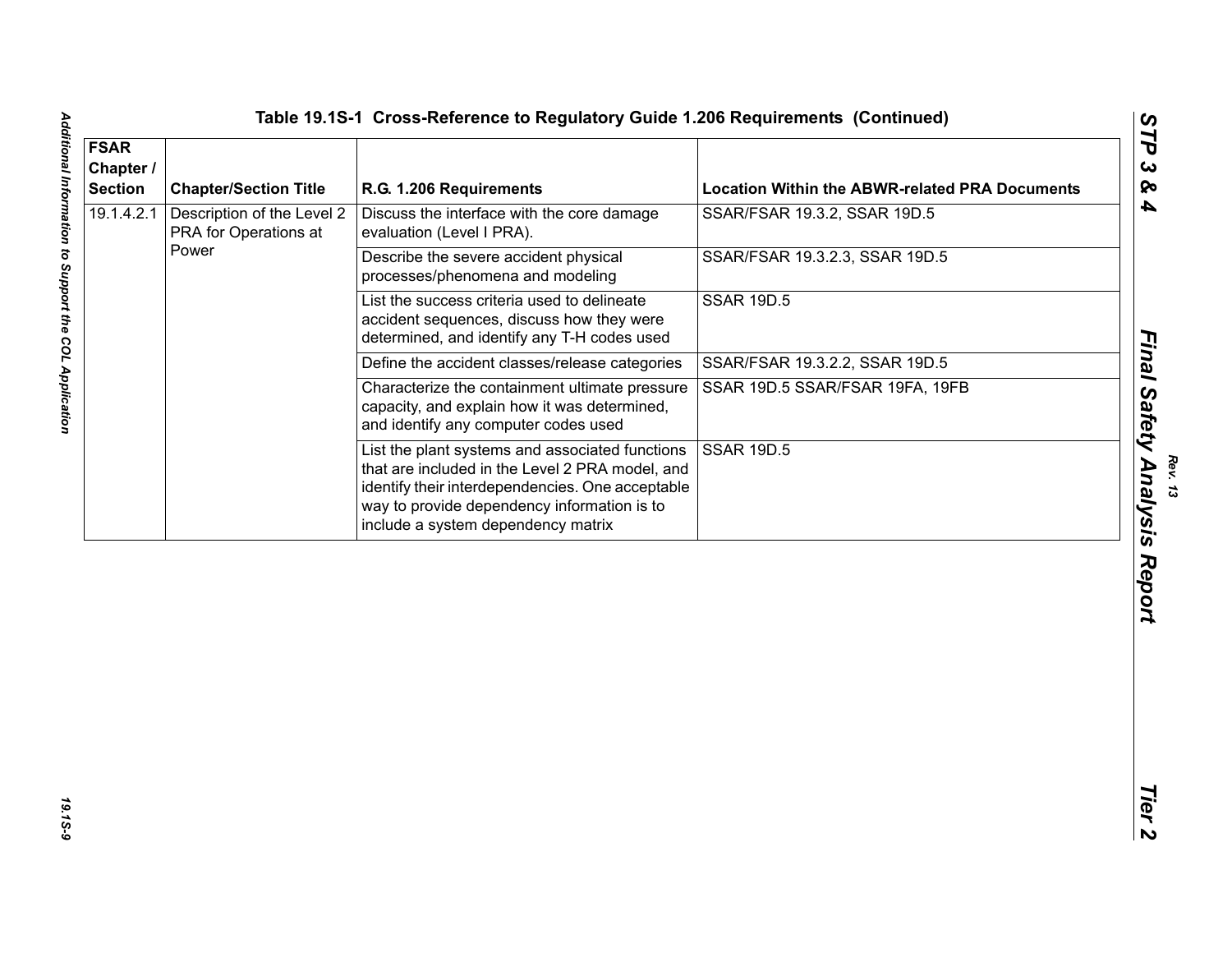| <b>FSAR</b><br>Chapter /<br><b>Section</b> | <b>Chapter/Section Title</b>                                         | R.G. 1.206 Requirements                                                                                                                                                                                                   | <b>Location Within the ABWR-related PRA Documents</b> |
|--------------------------------------------|----------------------------------------------------------------------|---------------------------------------------------------------------------------------------------------------------------------------------------------------------------------------------------------------------------|-------------------------------------------------------|
| 19.1.4.2.2                                 | Results from the Level 2<br>PRA for Operations at<br>Power           | Provide the total mean large release frequency<br>and total mean conditional containment failure<br>probability                                                                                                           | SSAR 19D.5, NUREG-1503 19.1.3.5                       |
|                                            |                                                                      | Describe the significant large release<br>sequences, and provide their mean release<br>frequencies                                                                                                                        | SSAR 19D.5, NUREG-1503 19.1.3.5                       |
|                                            |                                                                      | List the significant internal initiating events, and<br>provide their percent contributions to the total<br>large release frequency                                                                                       | SSAR 19D.5, NUREG-1503 19.1.3.5                       |
|                                            |                                                                      | Identify the significant functions, SSCs, and<br>operator actions, and provide their risk<br>achievement worths and Fussell-Vesely<br>importance measures (or any other measures<br>used to determine risk significance). | SSAR/FSAR 19.12, 19K, 19.8, SSAR 19D.7.4.5, 19D.7.7   |
|                                            |                                                                      | Characterize the containment performance                                                                                                                                                                                  | SSAR 19D.5, NUREG-1503 19.1.3.5                       |
|                                            |                                                                      | Identify the PRA assumptions and PRA-based<br>insights                                                                                                                                                                    | SSAR 19D.5, NUREG-1503 19.1.3.5                       |
|                                            |                                                                      | Discuss the results and insights from<br>importance, sensitivity, and uncertainty analyses                                                                                                                                | <b>SSAR 19D.5</b>                                     |
| 19.1.4.3                                   | Level 3 Internal Events<br>PRA for Operations at<br>Power (Optional) | Describe the Level 3 internal events PRA for<br>operations at power, including its results                                                                                                                                | See subsections below                                 |
|                                            |                                                                      | Organize the information as indicated in<br>Sections 19.1.4.3.1 and 19.1.4.3.2 below                                                                                                                                      | See subsections below                                 |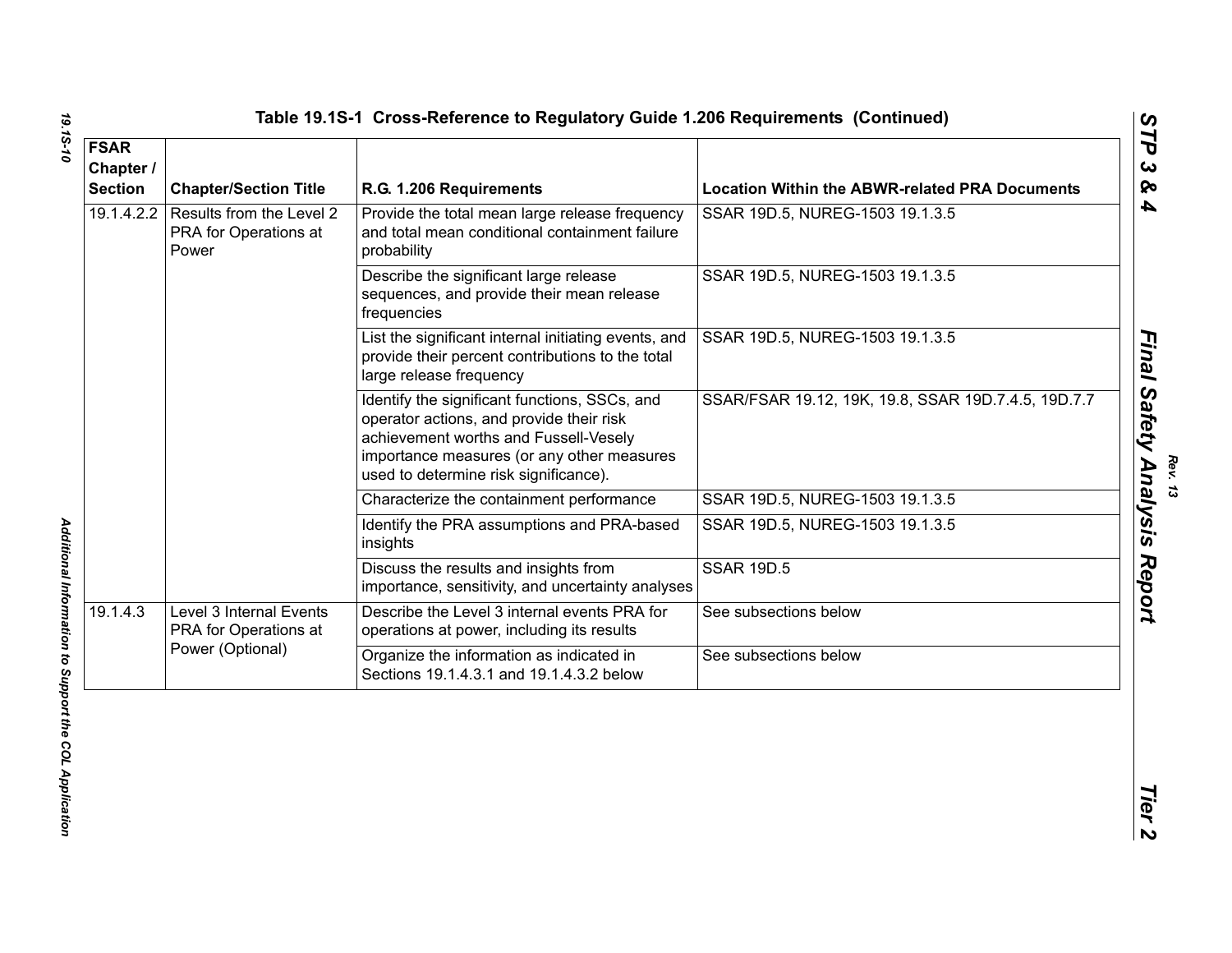| <b>FSAR</b><br>Chapter /<br><b>Section</b> | <b>Chapter/Section Title</b>                                                     | R.G. 1.206 Requirements                                                                                                                                | <b>Location Within the ABWR-related PRA Documents</b>      |
|--------------------------------------------|----------------------------------------------------------------------------------|--------------------------------------------------------------------------------------------------------------------------------------------------------|------------------------------------------------------------|
| 19.1.4.3.1                                 | Description of the Level 3<br>PRA for Operations at                              | Discuss the interface with the containment<br>analyses (Level 2 PRA).                                                                                  | SSAR/FSAR 19.3.4, 19E.3                                    |
|                                            | Power (Optional)                                                                 | Explain how the fission product source terms<br>were developed, and identify any computer<br>codes used                                                | SSAR/FSAR 19.3.4, 19E.3                                    |
|                                            |                                                                                  | Describe the dose consequence modeling,<br>including evacuation considerations, and<br>identify any computer codes used                                | SSAR/FSAR 19E.3                                            |
|                                            |                                                                                  | Describe how inputs to the calculation of offsite<br>consequences were developed (e.g.,<br>demography, meteorology).                                   | SSAR/FSAR 19E.3                                            |
|                                            | 19.1.4.3.2 Results from the Level 3<br>PRA for Operations at<br>Power (Optional) | Provide the mean individual prompt fatality risk<br>within 1 mile and the mean individual latent<br>cancer fatality risk within 10 miles               | SSAR/DCFD 19E.3                                            |
|                                            |                                                                                  | Describe significant offsite consequence<br>sequences., and provide their mean annual<br>occurrence frequencies                                        | SSAR/FSAR 19E.3                                            |
|                                            |                                                                                  | Identify significant functions, SSCs, and<br>operator actions., and provide their risk<br>achievement worths and Fussell-Vesely<br>importance measures | Not provided, however Level 3 PRA information is optional  |
|                                            |                                                                                  | Identify the PRA assumptions and PRA-based<br>insights                                                                                                 | SSAR/FSAR 19E.3                                            |
|                                            |                                                                                  | Discuss the results and insights from<br>importance, sensitivity, and uncertainty analyses                                                             | Not provided, however, Level 3 PRA information is optional |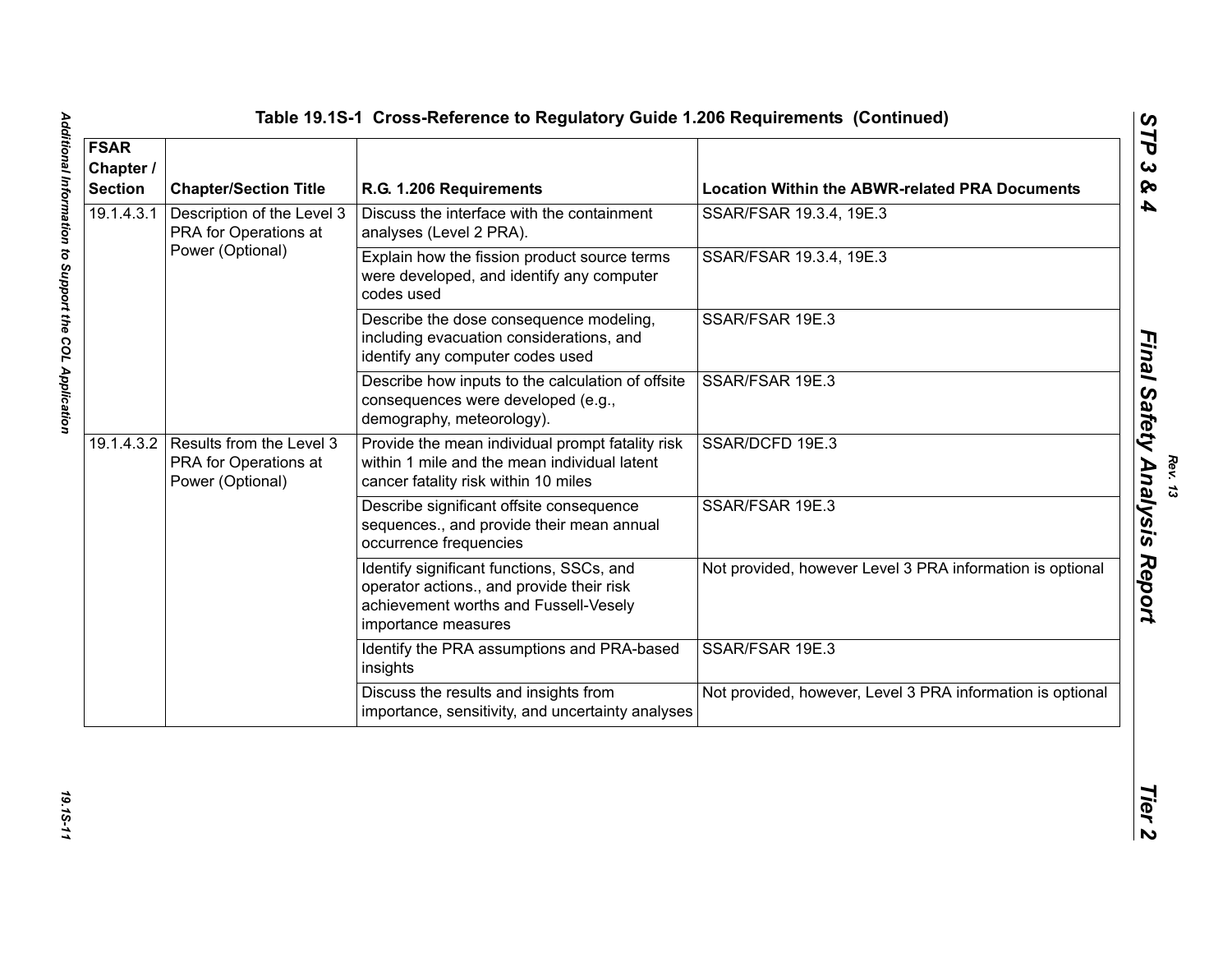|  | Table 19.1S-1 Cross-Reference to Regulatory Guide 1.206 Requirements (Continued) |  |
|--|----------------------------------------------------------------------------------|--|
|  |                                                                                  |  |

| <b>FSAR</b><br>Chapter /<br><b>Section</b>                                                  | <b>Chapter/Section Title</b>                           | R.G. 1.206 Requirements                                                                                                                                                     | <b>Location Within the ABWR-related PRA Documents</b> |
|---------------------------------------------------------------------------------------------|--------------------------------------------------------|-----------------------------------------------------------------------------------------------------------------------------------------------------------------------------|-------------------------------------------------------|
| 19.1.5<br>Safety Insights from the<br><b>External Events PRA for</b><br>Operations at Power | Identify and describe the external events<br>evaluated | SSAR/FSAR 19.4.1                                                                                                                                                            |                                                       |
|                                                                                             |                                                        | If some external events were screened out or<br>incorporated into other evaluations, describe the<br>methods used to conduct the screening and<br>bounding analyses         | SSAR/FSAR 19.4.1                                      |
|                                                                                             |                                                        | Include FSAR cross-references to specific<br>external events, as appropriate                                                                                                | SSAR/FSAR 19.4                                        |
|                                                                                             |                                                        | Organize the information as indicated in<br>Sections 19.1.5.1 through 19.1.5.N below                                                                                        | See subsections below                                 |
| 19.1.5.1                                                                                    | Seismic Risk Evaluation                                | Describe the seismic risk evaluation for<br>operations at power, including its results                                                                                      | See subsections below                                 |
|                                                                                             |                                                        | Organize the information as indicated in<br>Sections 19.1.5.1.1 and 19.1.5.1.2 below                                                                                        | See subsections below                                 |
| 19.1.5.1.1                                                                                  | Description of the Seismic<br><b>Risk Evaluation</b>   | Describe the seismic analysis methodology and<br>approach, including any screening and<br>bounding analyses (e.g., seismic margins<br>analysis).                            | SSAR/FSAR 19.4.3                                      |
|                                                                                             |                                                        | Describe the site-specific seismic hazards<br>analysis, and identify the source(s) of<br>information used (e.g., USGS)                                                      | SSAR/FSAR 19.4.3                                      |
|                                                                                             |                                                        | Describe the SSC fragility analysis, including the<br>use of information about similar components<br>and information developed from expert opinion<br>or expert elicitation | SSAR/FSAR 19H                                         |
|                                                                                             |                                                        | Describe the seismic risk accident sequence<br>and system modeling, and identify any computer<br>codes used                                                                 | SSAR/FSAR 19I                                         |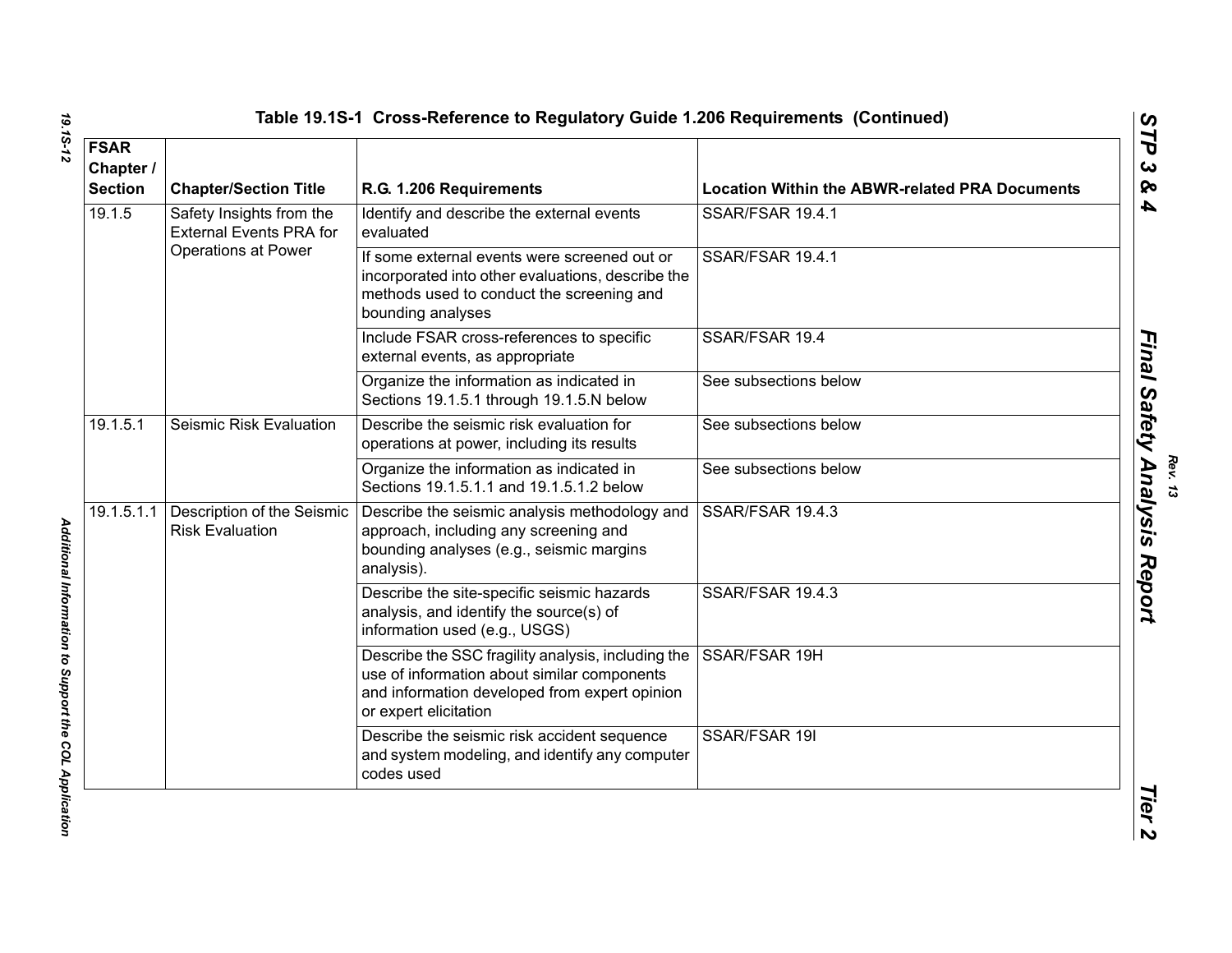| <b>FSAR</b><br>Chapter /<br><b>Section</b> | <b>Chapter/Section Title</b>                                  | R.G. 1.206 Requirements                                                                                                                                                                                                   | <b>Location Within the ABWR-related PRA Documents</b>                   |
|--------------------------------------------|---------------------------------------------------------------|---------------------------------------------------------------------------------------------------------------------------------------------------------------------------------------------------------------------------|-------------------------------------------------------------------------|
|                                            | 19.1.5.1.2 Results from the Seismic<br><b>Risk Evaluation</b> | Provide the mean total core-damage frequency,<br>large release frequency, and conditional<br>containment failure probability due to seismic<br>events                                                                     | SSAR/FSAR 19I                                                           |
|                                            |                                                               | Describe the significant core-damage, large<br>release, and offsite consequence (optional)<br>sequences, and provide their mean values                                                                                    | SSAR/FSAR 19I                                                           |
|                                            |                                                               | Identify the significant functions, SSCs, and<br>operator actions, and provide their risk<br>achievement worths and Fussell-Vesely<br>importance measures (or any other measures<br>used to determine risk significance). | SSAR/FSAR 19D.10, NUREG-1503 19.1.3.3.1.3,<br>19.1.3.3.1.4,             |
|                                            |                                                               | Identify the PRA assumptions and PRA-based<br>insights                                                                                                                                                                    | SSAR/FSAR 19H, 19I (assumptions), NUREG-1503<br>19.1.3.3.1.2 (insights) |
|                                            |                                                               | Discuss the results and insights from<br>importance, sensitivity, and uncertainty analyses                                                                                                                                | NUREG-1503 19.1.3.3.1.6                                                 |
| 19.1.5.2                                   | <b>Internal Fires Risk</b><br>Evaluation                      | Describe the internal fire risk evaluation for<br>operations at power, including its results                                                                                                                              | See subsections below                                                   |
|                                            |                                                               | Organize the information as indicated in<br>Sections 19.1.5.2.1 and 19.1.5.2.2 below                                                                                                                                      | See subsections below                                                   |

**Rev. 13<br>Analı**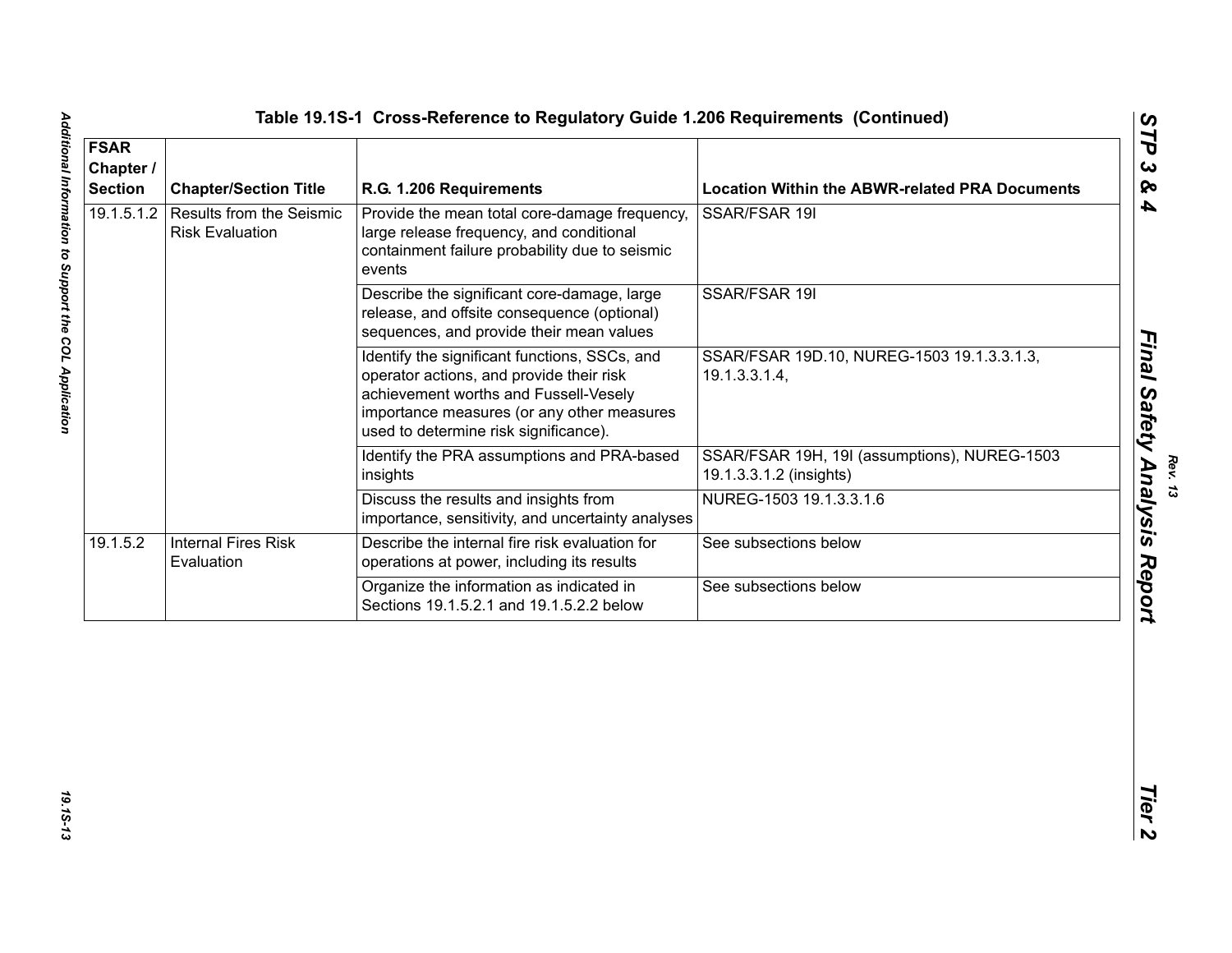| <b>FSAR</b><br>Chapter /<br><b>Section</b> | <b>Chapter/Section Title</b>                               | R.G. 1.206 Requirements                                                                                                                                                                                                  | <b>Location Within the ABWR-related PRA Documents</b>                             |
|--------------------------------------------|------------------------------------------------------------|--------------------------------------------------------------------------------------------------------------------------------------------------------------------------------------------------------------------------|-----------------------------------------------------------------------------------|
| 19.1.5.2.1                                 | Description of the Internal<br><b>Fire Risk Evaluation</b> | Describe the internal fire analysis methodology<br>and approach, including the use of any<br>screening or bounding analyses                                                                                              | SSAR/FSAR 19.4.4, 19M                                                             |
|                                            |                                                            | Explain how the fire initiation frequencies were<br>estimated                                                                                                                                                            | SSAR/FSAR 19M                                                                     |
|                                            |                                                            | Describe the propagation of fires, and identify<br>any computer codes used                                                                                                                                               | <b>SSAR/FSAR 19M</b>                                                              |
|                                            |                                                            | Describe the fire damage modeling, and identify<br>the specific fire-induced failure modes<br>considered in the evaluation                                                                                               | SSAR/FSAR 19M                                                                     |
|                                            |                                                            | Describe the plant response analysis and<br>modeling                                                                                                                                                                     | SSAR/FSAR 19M                                                                     |
| 19.1.5.2.2                                 | Results from the Internal<br><b>Fire Risk Evaluation</b>   | Provide the total mean core-damage frequency,<br>large release frequency, and conditional<br>containment failure probability due to internal<br>fire events.                                                             | SSAR/FSAR 19.4.4, 19M                                                             |
|                                            |                                                            | Describe the significant core-damage, large<br>release, and offsite consequence (optional)<br>sequences, and provide their mean values                                                                                   | SSAR/FSAR 19M, NUREG-1503 19.1.3.3.2.1                                            |
|                                            |                                                            | Identify the significant functions, SSCs, and<br>operator actions, and provide their risk<br>achievement worths and Fussell-Vesely<br>importance measures (or any other measures<br>used to determine risk significance) | NUREG-1503 19.1.3.3.2.3                                                           |
|                                            |                                                            | Identify the PRA assumptions and PRA-based<br>insights.                                                                                                                                                                  | SSAR/FSAR 19M (assumptions), NUREG-1503,<br>19.1.3.3.2.2, 19.1.3.3.2.4 (insights) |
|                                            |                                                            | Discuss the results and insights from<br>importance, sensitivity, and uncertainty analyses                                                                                                                               | NUREG-1503 19.1.3.3.2.5                                                           |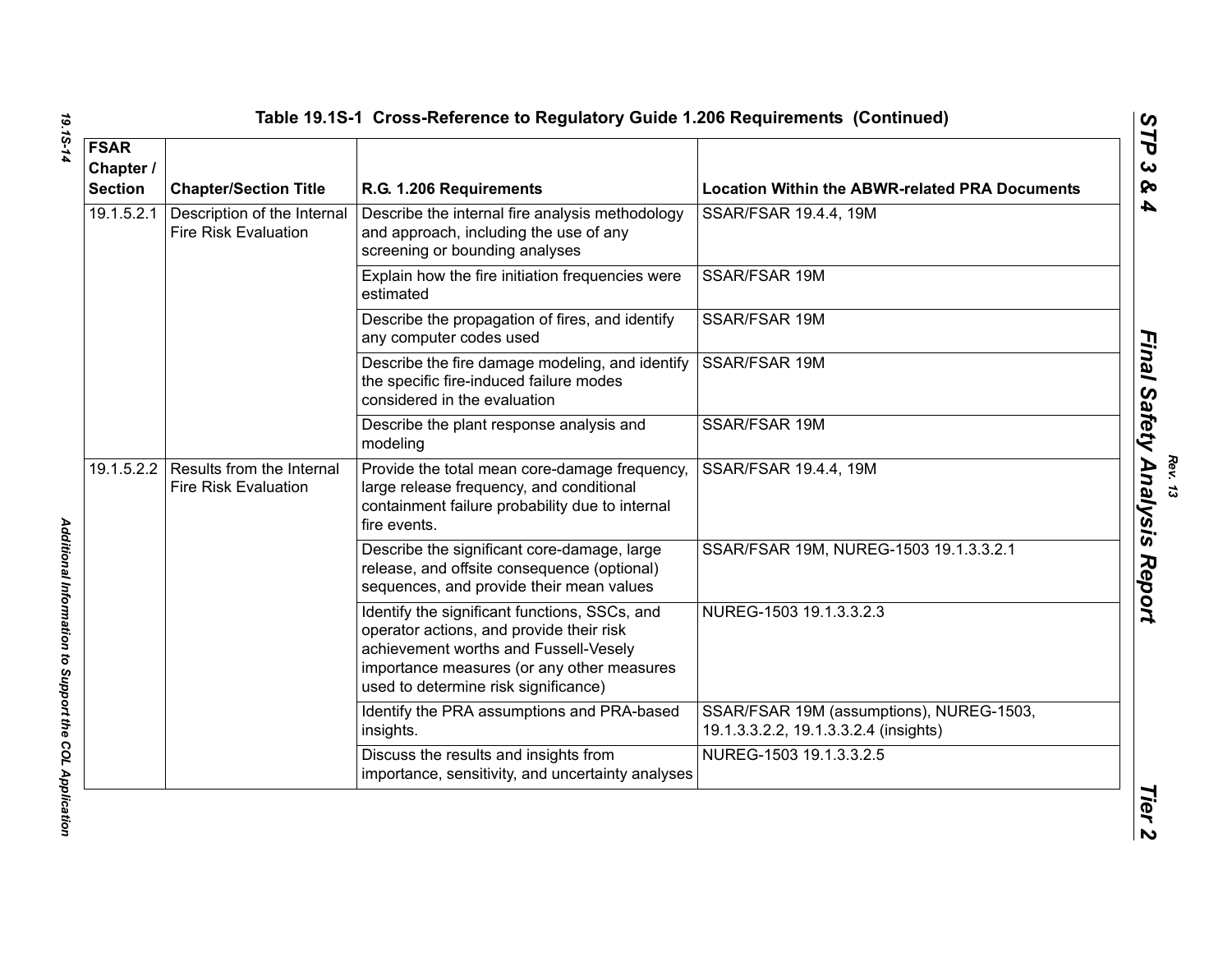|                                                                        | R.G. 1.206 Requirements                                                             | <b>Location Within the ABWR-related PRA Documents</b> |
|------------------------------------------------------------------------|-------------------------------------------------------------------------------------|-------------------------------------------------------|
| <b>Other External Events</b><br><b>Risk Evaluations (as</b><br>needed) |                                                                                     | FSAR 19R for external flood                           |
| <b>Other External Events</b><br><b>Risk Evaluations (as</b><br>needed) |                                                                                     | SSAR/FSAR 19.4.2 for tornado strike analysis          |
| Safety Insights from the<br>PRA for Other Modes of                     | Describe the risk evaluation for other modes of<br>operation, including its results | See subsections below                                 |
|                                                                        | Organize the information as indicated in                                            | See subsections below                                 |
|                                                                        |                                                                                     |                                                       |
|                                                                        |                                                                                     |                                                       |
|                                                                        | Operation                                                                           | Sections 19.1.6.1 and 19.1.6.2 below                  |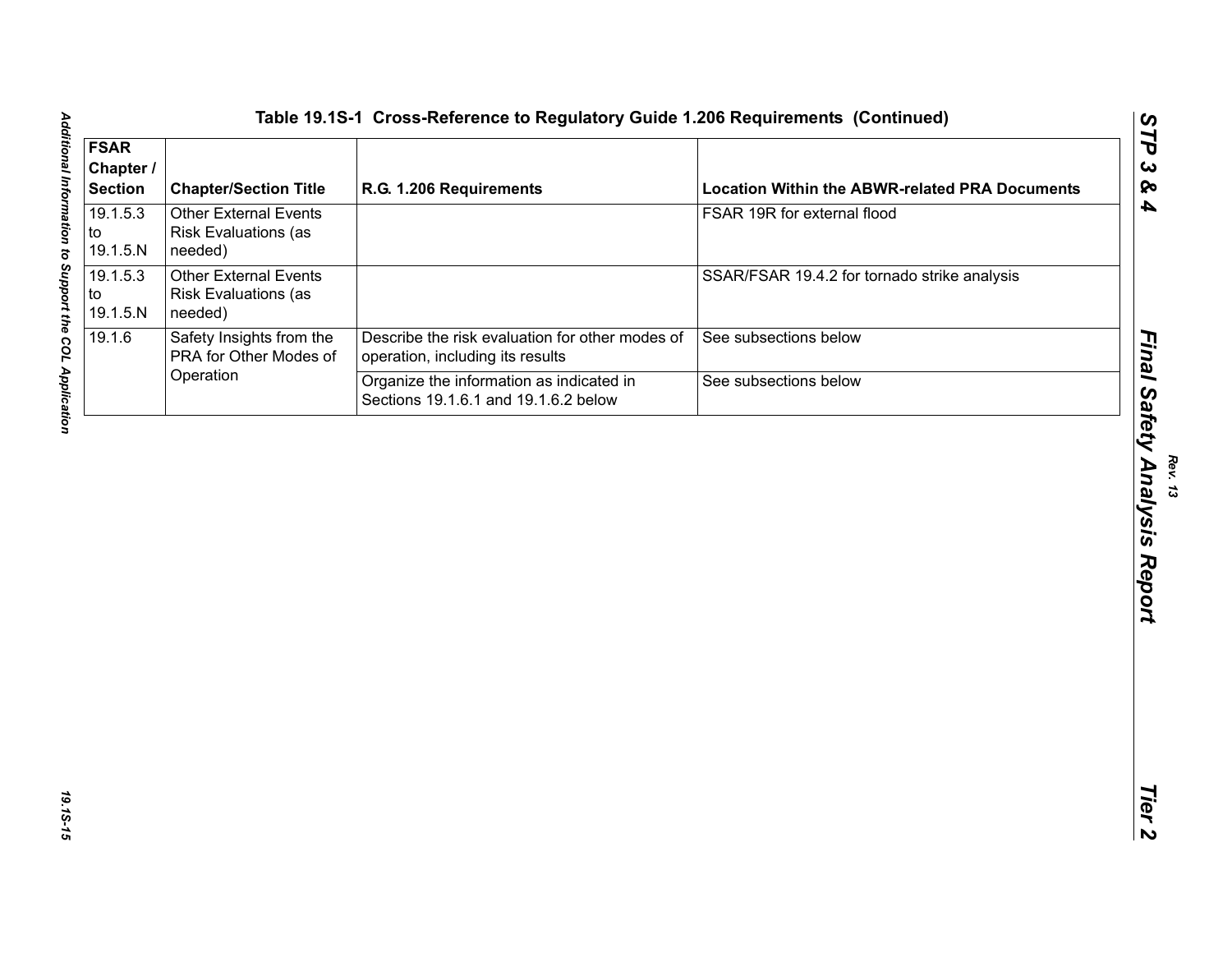| <b>FSAR</b><br>Chapter /<br><b>Section</b> | <b>Chapter/Section Title</b>                                           | R.G. 1.206 Requirements                                                                                                                                                                                                                                                                                                              | <b>Location Within the ABWR-related PRA Documents</b>                                                                                     |
|--------------------------------------------|------------------------------------------------------------------------|--------------------------------------------------------------------------------------------------------------------------------------------------------------------------------------------------------------------------------------------------------------------------------------------------------------------------------------|-------------------------------------------------------------------------------------------------------------------------------------------|
| 19.1.6.1                                   | Description of the Low-<br>Power and Shutdown<br><b>Operations PRA</b> | Identify and describe the other (non-full-power)<br>modes of operation addressed in the risk<br>evaluation                                                                                                                                                                                                                           | SSAR/FSAR 19.4.6                                                                                                                          |
|                                            |                                                                        | If the evaluation of some modes is incorporated<br>into (or bounded by) the evaluations of other<br>modes, describe the methods used to conduct<br>the grouping and bounding analyses                                                                                                                                                | SSAR/FSAR 19L (qualitative evaluation)                                                                                                    |
|                                            |                                                                        | Describe the methodology used to develop the<br>low-power and shutdown PRA models                                                                                                                                                                                                                                                    | SSAR/FSAR 19Q                                                                                                                             |
|                                            |                                                                        | List the initiating events (internal and external)<br>that are addressed in the PRA                                                                                                                                                                                                                                                  | SSAR/FSAR 19L, 19Q (Note: initiating events are reviewed<br>and qualitatively evaluated. Only loss of DHR is<br>quantitatively evaluated) |
|                                            |                                                                        | List the success criteria used to delineate<br>accident sequences, discuss how they were<br>determined, and identify any T-H codes used                                                                                                                                                                                              | SSAR/FSAR 19Q (for loss of DHR)                                                                                                           |
|                                            |                                                                        | Summarize the accident sequences modeled in<br>the PRA.                                                                                                                                                                                                                                                                              | SSAR/FSAR 19Q (for loss of DHR)                                                                                                           |
|                                            |                                                                        | List the plant systems and associated functions<br>that are included in the PRA model                                                                                                                                                                                                                                                | SSAR/FSAR 19Q (for loss of DHR)                                                                                                           |
|                                            |                                                                        | Identify the source of all numerical data<br>(initiating event frequencies, component failure<br>rates, equipment unavailabilities due to test or<br>maintenance, human error probabilities,<br>common-cause failure parameters, etc.),<br>especially for numerical data that is based on<br>expert judgement or expert elicitation. | SSAR/FSAR 19Q (for loss of DHR)                                                                                                           |
|                                            |                                                                        | Identify the PRA software platform used to<br>construct the model                                                                                                                                                                                                                                                                    | <b>SSAR 19D.2.3</b>                                                                                                                       |
|                                            |                                                                        | State the truncation frequency used to solve the<br>PRA model                                                                                                                                                                                                                                                                        | SSAR/FSAR 19D.10                                                                                                                          |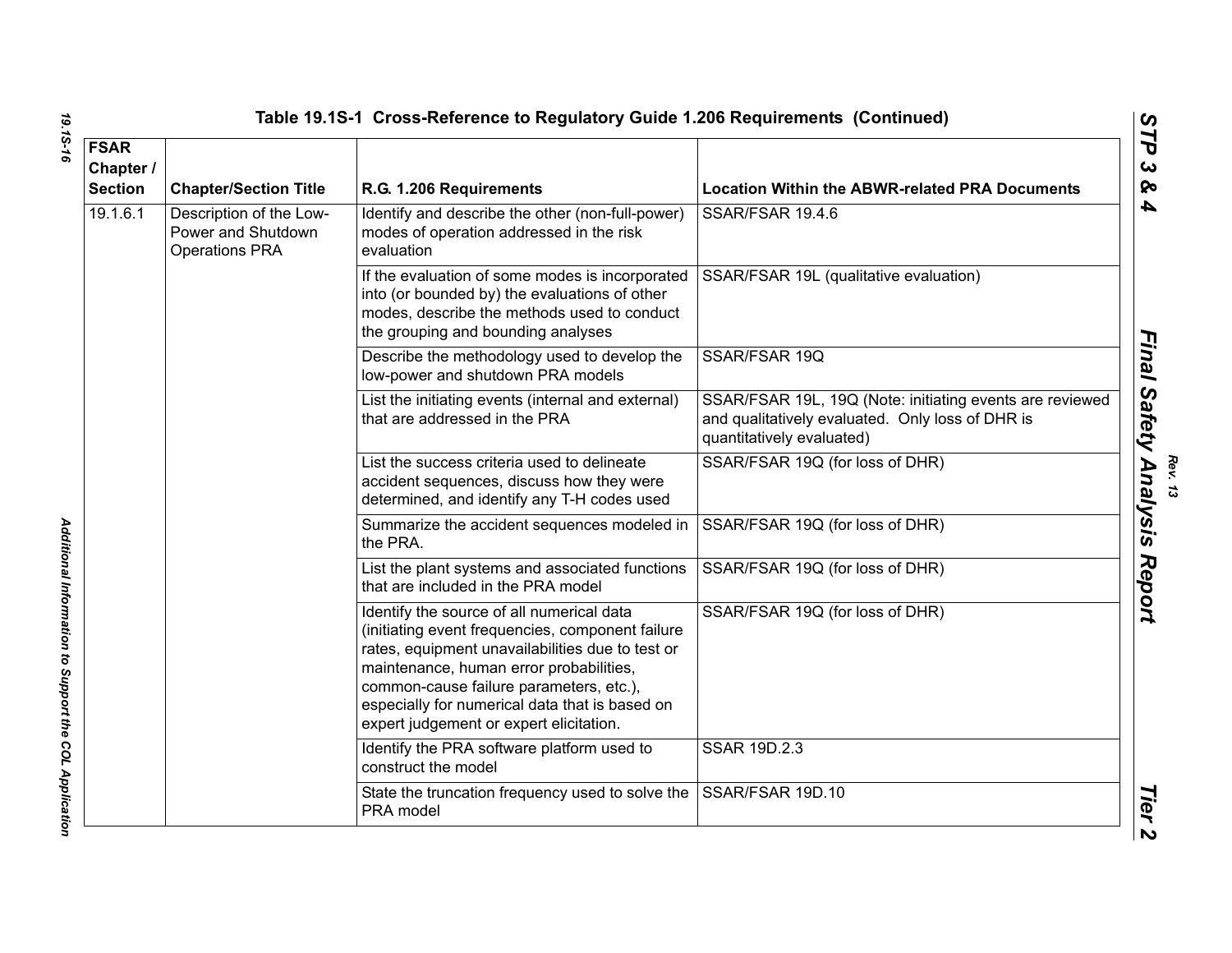| <b>FSAR</b><br>Chapter /<br><b>Section</b> | <b>Chapter/Section Title</b>                            | R.G. 1.206 Requirements                                                                                                                                                                                                                                      | <b>Location Within the ABWR-related PRA Documents</b>                    |
|--------------------------------------------|---------------------------------------------------------|--------------------------------------------------------------------------------------------------------------------------------------------------------------------------------------------------------------------------------------------------------------|--------------------------------------------------------------------------|
| 19.1.6.2                                   | Results from the Low-                                   | Provide the total mean core-damage frequency                                                                                                                                                                                                                 | SSAR/FSAR 19Q (for loss of DHR)                                          |
|                                            | Power and Shutdown<br><b>Operations PRA</b>             | For each plant operating state, describe the<br>significant core-damage, large release, and<br>offsite consequence (optional) sequences, and<br>provide their mean values                                                                                    | N/A, see NUREG-1503 19.1.3.4.1                                           |
|                                            |                                                         | For each plant operating state, identify the<br>significant initiating events, including both<br>internal and external events, and provide their<br>percent contributions to the total core-damage<br>frequency and the large release frequency              | N/A, see NUREG-1503 19.1.3.4.1                                           |
|                                            |                                                         | For each plant operating state, identify the<br>significant functions, SSCs, and operator<br>actions, and provide their risk achievement<br>worths and Fussell-Vesely importance<br>measures (or any other measures used to<br>determine risk significance). | SSAR/FSAR 19.12, 19K, 19.8, 19D.7.4.5, 19D.7.7,<br>NUREG-1503 19.1.3.4.4 |
|                                            |                                                         | Identify the PRA assumptions and PRA-based<br>insights                                                                                                                                                                                                       | SSAR/FSAR 19Q                                                            |
|                                            |                                                         | Discuss the results and insights from<br>importance, sensitivity, and uncertainty analyses                                                                                                                                                                   | NUREG-1503 19.1.3.4.7                                                    |
| 19.1.7                                     | PRA-Related Input to<br>Other Programs and<br>Processes | Describe the specific PRA-related inputs<br>provided to the programs identified in Section<br>19.1.1                                                                                                                                                         | SSAR/FSAR 19K                                                            |
|                                            |                                                         | Provide cross-references to the specific<br>sections that describe and evaluate each of<br>these programs.                                                                                                                                                   | SSAR/FSAR 19.8 Table 19.8-1 to 19.8-7                                    |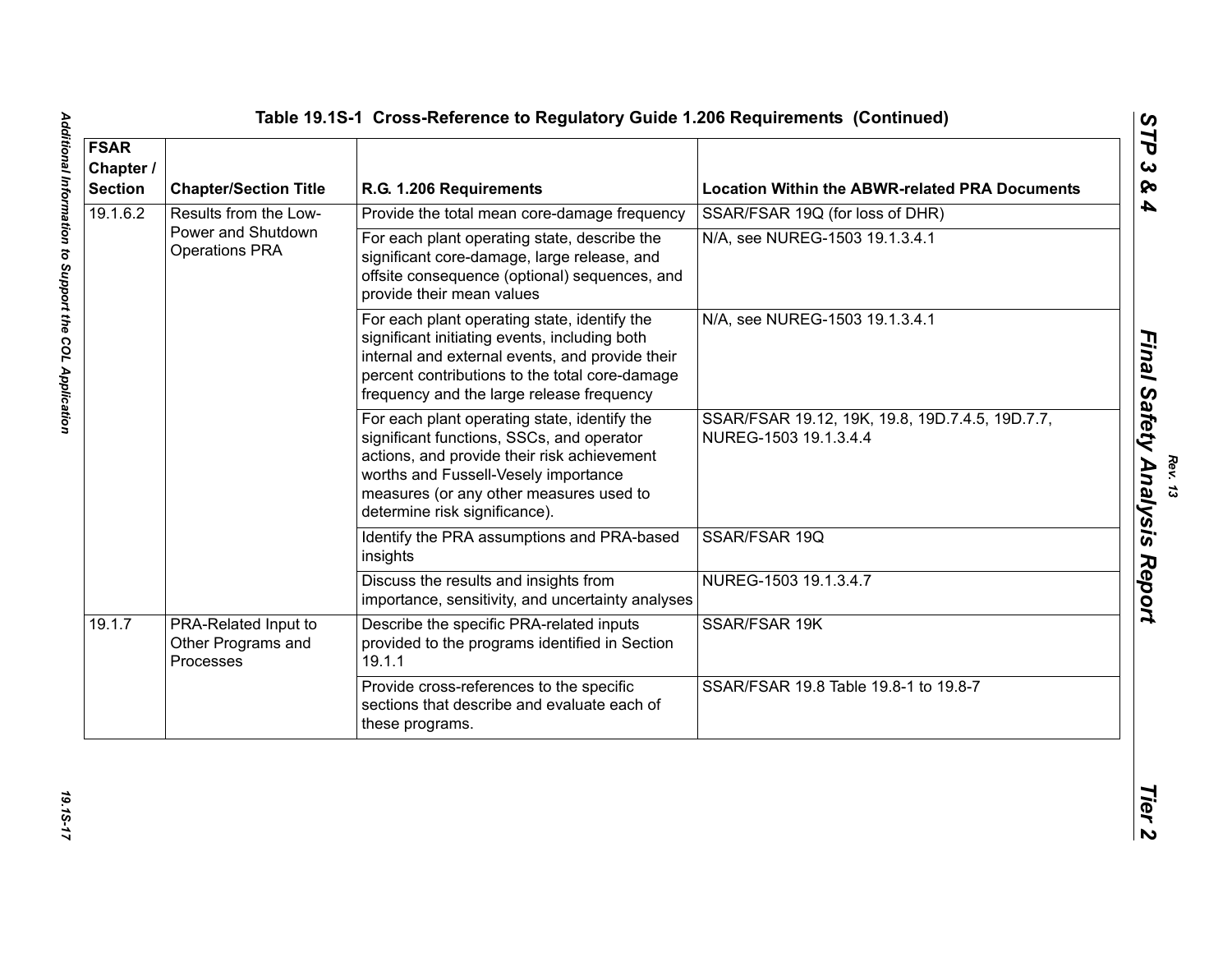|     |                                                      | Table 19.1S-1 Cross-Reference to Regulatory Guide 1.206 Requirements (Continued)                                                        |                                                       |
|-----|------------------------------------------------------|-----------------------------------------------------------------------------------------------------------------------------------------|-------------------------------------------------------|
| r / | <b>Chapter/Section Title</b>                         | R.G. 1.206 Requirements                                                                                                                 | <b>Location Within the ABWR-related PRA Documents</b> |
|     | <b>PRA Input to Design</b><br>Programs and Processes | Discuss PRA-based insights identified during<br>the design development that ensure the<br>posumptions mode in the DDA will remain valid | SSAR/FSAR 19.8, 19.11                                 |

| <b>FSAR</b><br>Chapter /<br><b>Section</b> | <b>Chapter/Section Title</b>                                                        | R.G. 1.206 Requirements                                                                                                                                                                                       | <b>Location Within the ABWR-related PRA Documents</b>                                       |
|--------------------------------------------|-------------------------------------------------------------------------------------|---------------------------------------------------------------------------------------------------------------------------------------------------------------------------------------------------------------|---------------------------------------------------------------------------------------------|
| 19.1.7.1                                   | PRA Input to Design<br>Programs and Processes                                       | Discuss PRA-based insights identified during<br>the design development that ensure the<br>assumptions made in the PRA will remain valid<br>for the as-to-be-built, as-to-be-operated plant                    | SSAR/FSAR 19.8, 19.11                                                                       |
|                                            |                                                                                     | Include assumptions regarding SSC and<br>operator performance and reliability, ITAACs,<br>interface requirements; COL action items; plant<br>features, design and operational programs, and<br>other factors. | SSAR/FSAR 19.7, 19.11, Table 19.8-1 to 19.8-7                                               |
| 19.1.7.2                                   | PRA Input to the<br>Maintenance Rule<br>Implementation                              | No specific requirements noted                                                                                                                                                                                | <b>FSAR 17.6</b>                                                                            |
| 19.1.7.3                                   | PRA Input to the Reactor<br><b>Oversight Process</b>                                | No specific requirements noted                                                                                                                                                                                | Refer to the other programs                                                                 |
| 19.1.7.4                                   | PRA Input to the<br><b>Reliability Assurance</b><br>Program                         | No specific requirements noted                                                                                                                                                                                | SSAR/FSAR 17.4 and 19K                                                                      |
| 19.1.7.5                                   | PRA Input to the<br>Regulatory Treatment of<br>Nonsafety-Related<br>Systems Program | No specific requirements noted                                                                                                                                                                                | N/A; RTNSS is only applicable to passive plants and<br>therefore does not apply to the ABWR |
| 19.1.7N                                    | PRA Input to [Other<br>Program or Process]                                          | No specific requirements noted                                                                                                                                                                                | None                                                                                        |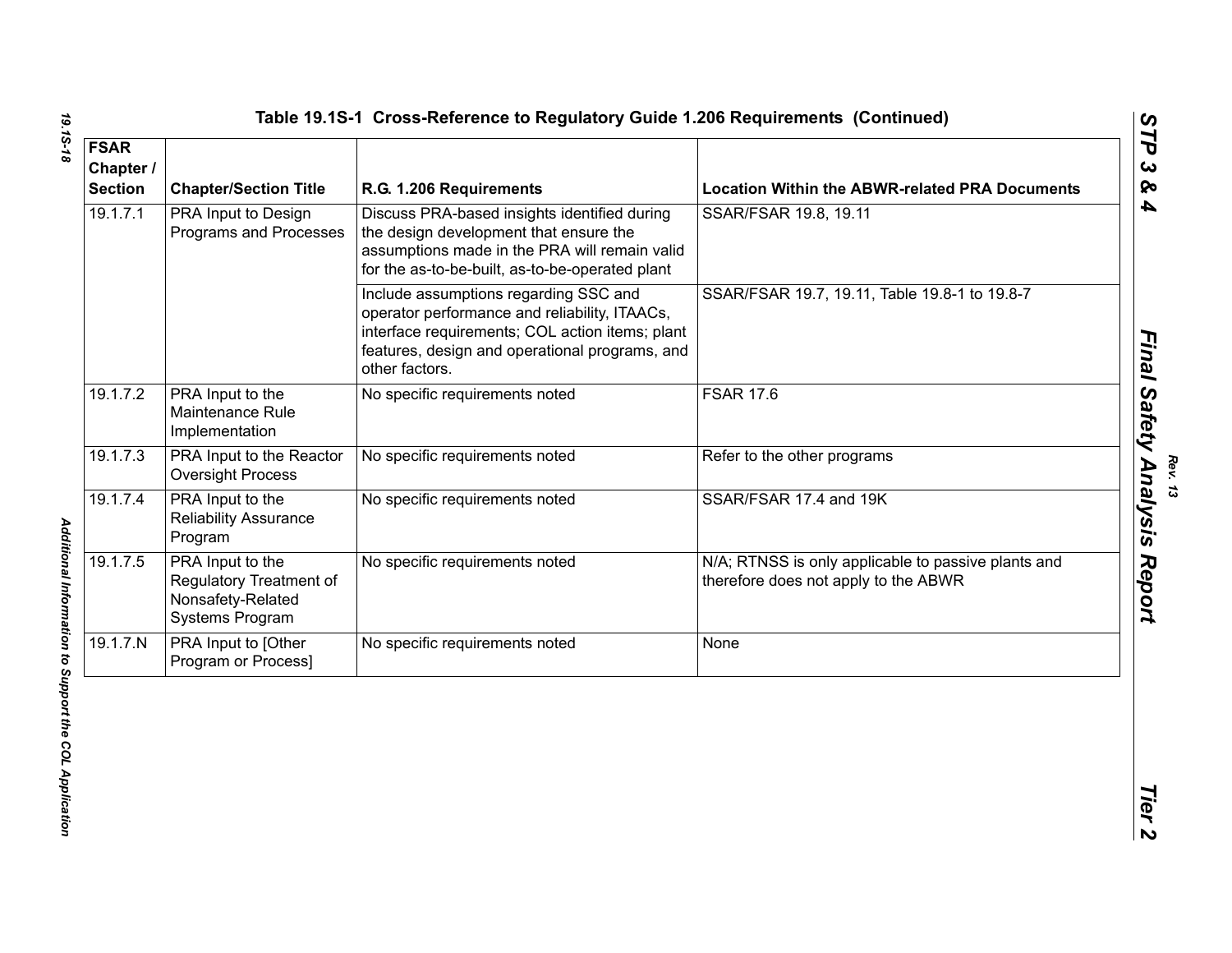| <b>FSAR</b><br>Chapter /<br><b>Section</b> | <b>Chapter/Section Title</b>    | R.G. 1.206 Requirements                                                                   | <b>Location Within the ABWR-related PRA Documents</b>                                                                                                                                                                                                                                                                                                                                                                                                                                       |
|--------------------------------------------|---------------------------------|-------------------------------------------------------------------------------------------|---------------------------------------------------------------------------------------------------------------------------------------------------------------------------------------------------------------------------------------------------------------------------------------------------------------------------------------------------------------------------------------------------------------------------------------------------------------------------------------------|
| 19.1.8                                     | <b>Conclusions and Findings</b> | Provide a conclusion that the PRA has been<br>used as discussed in Section C.I.19.2       | The level of detail and approaches used were consistent<br>with the guidance contained in C.I.19.2 of RG 1.206 with the<br>exception of passive plant specific issue of the regulatory<br>treatment of nonsafety systems (which is not applicable to<br>the ABWR), and the actual section updates for site specific<br>information contained in the STP COLA, the major goals<br>listed are addressed as indicated in FSAR sections 19.8,<br>19D.7, 19.6.2, 19.6.8 19.8, 19.7, 19.4S, 19.11 |
|                                            |                                 | Provide a conclusion that the results of the PRA<br>support the decision to issue the COL | The design PRA was updated with site-specific and refined<br>system, structure and component design information to<br>support issuance of the STP COLA.                                                                                                                                                                                                                                                                                                                                     |
|                                            |                                 |                                                                                           |                                                                                                                                                                                                                                                                                                                                                                                                                                                                                             |
|                                            |                                 |                                                                                           |                                                                                                                                                                                                                                                                                                                                                                                                                                                                                             |

*Final Safety Analysis Report*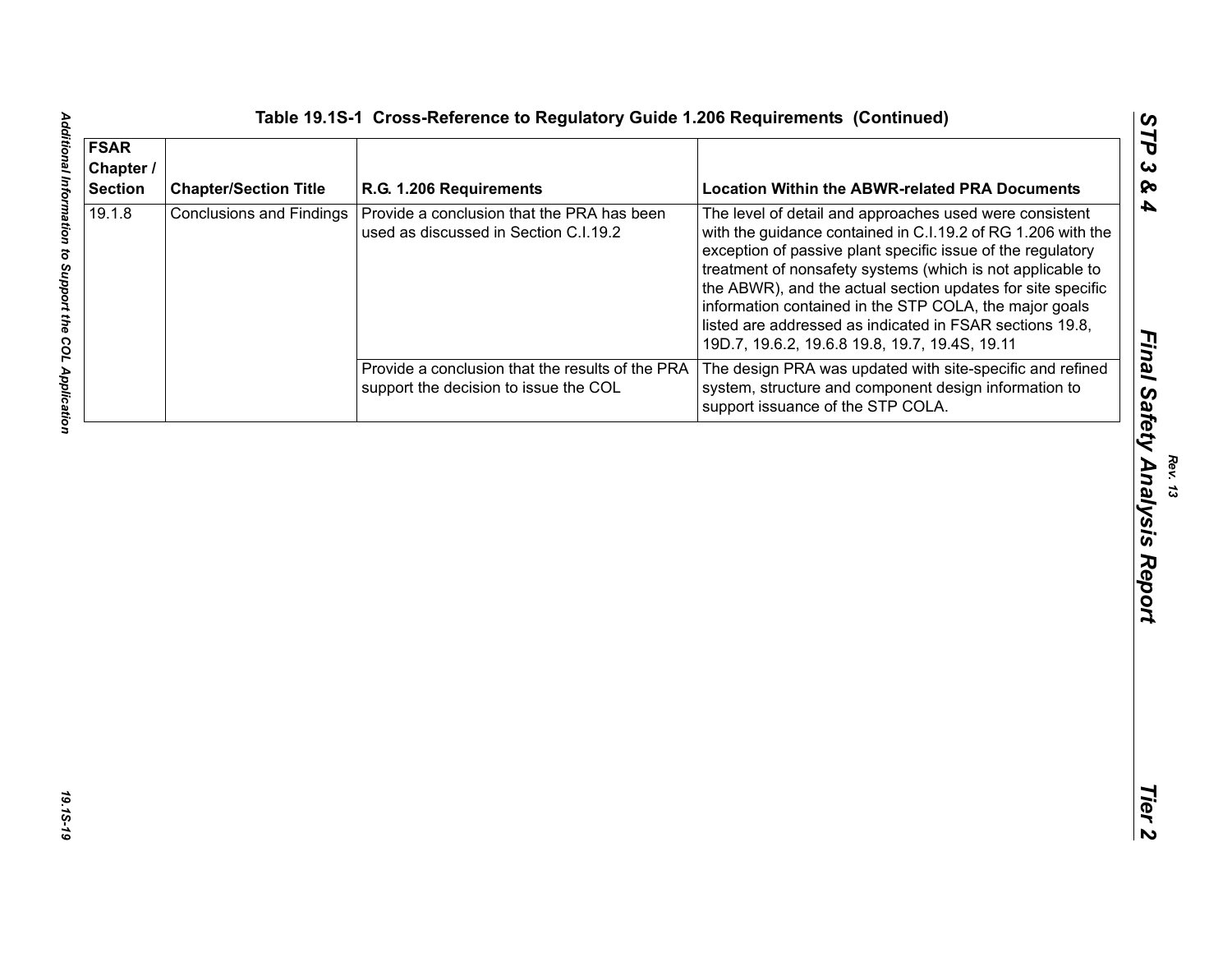| <b>FSAR</b><br>Chapter /<br><b>Section</b> | <b>Chapter/Section Title</b>  | R.G. 1.206 Requirements                                                                                                                                                                                                                                                                                                                                                                                                                                                                                                                                                                                                                                                                                                                                        | <b>Location Within the ABWR-related PRA Documents</b> |
|--------------------------------------------|-------------------------------|----------------------------------------------------------------------------------------------------------------------------------------------------------------------------------------------------------------------------------------------------------------------------------------------------------------------------------------------------------------------------------------------------------------------------------------------------------------------------------------------------------------------------------------------------------------------------------------------------------------------------------------------------------------------------------------------------------------------------------------------------------------|-------------------------------------------------------|
| 19.2                                       | Severe Accident<br>Evaluation | Describe the design features to prevent and<br>mitigate severe accidents, in accordance with<br>the requirements in 10 CFR 52.47(23) or 10<br>CFR 52.79(a)(38), for a DC or a COL<br>application, respectively. These features should<br>specifically address the issues identified in<br>SECY-90-016 and SECY-93-087, which the<br>Commission approved in related SRMs dated<br>June 26, 1990, and July 21, 1993, respectively,<br>for prevention (e.g., ATWS, mid-loop operation,<br>SBO, fire protection, and intersystem LOCA)<br>and mitigation (e.g., hydrogen generation and<br>control, core debris coolability, high-pressure<br>core melt ejection, containment performance,<br>dedicated containment vent penetration,<br>equipment survivability). | SSAR/FSAR 19.7.3, 19.8, 19.8.1.3, 19E.2               |
|                                            |                               | In addition, the design should satisfy the<br>requirements of 10 CFR 52.47(8) or 10 CFR<br>52.79(a)(17), for a DC or a COL application,<br>respectively. In particular, both regulations<br>invoke 10 CFR $50.34(f)(1)(i)$ to specify that a<br>design-specific or plant-specific PRA should be<br>performed to seek improvements in core heat<br>removal system reliability and containment heat<br>removal system reliability that are significant<br>and practical and do not excessively impact the<br>plant                                                                                                                                                                                                                                               | SSAR/FSAR 19.3, 19.7, 19.13.2, 19E.2 SSAR 19D.5.2     |
| 19.2.1                                     | Introduction                  | Provide a description of the severe accident<br>evaluation                                                                                                                                                                                                                                                                                                                                                                                                                                                                                                                                                                                                                                                                                                     | SSAR/FSAR 19.2                                        |

<sup>Rev. 13</sup><br>Final Safety Analysis Report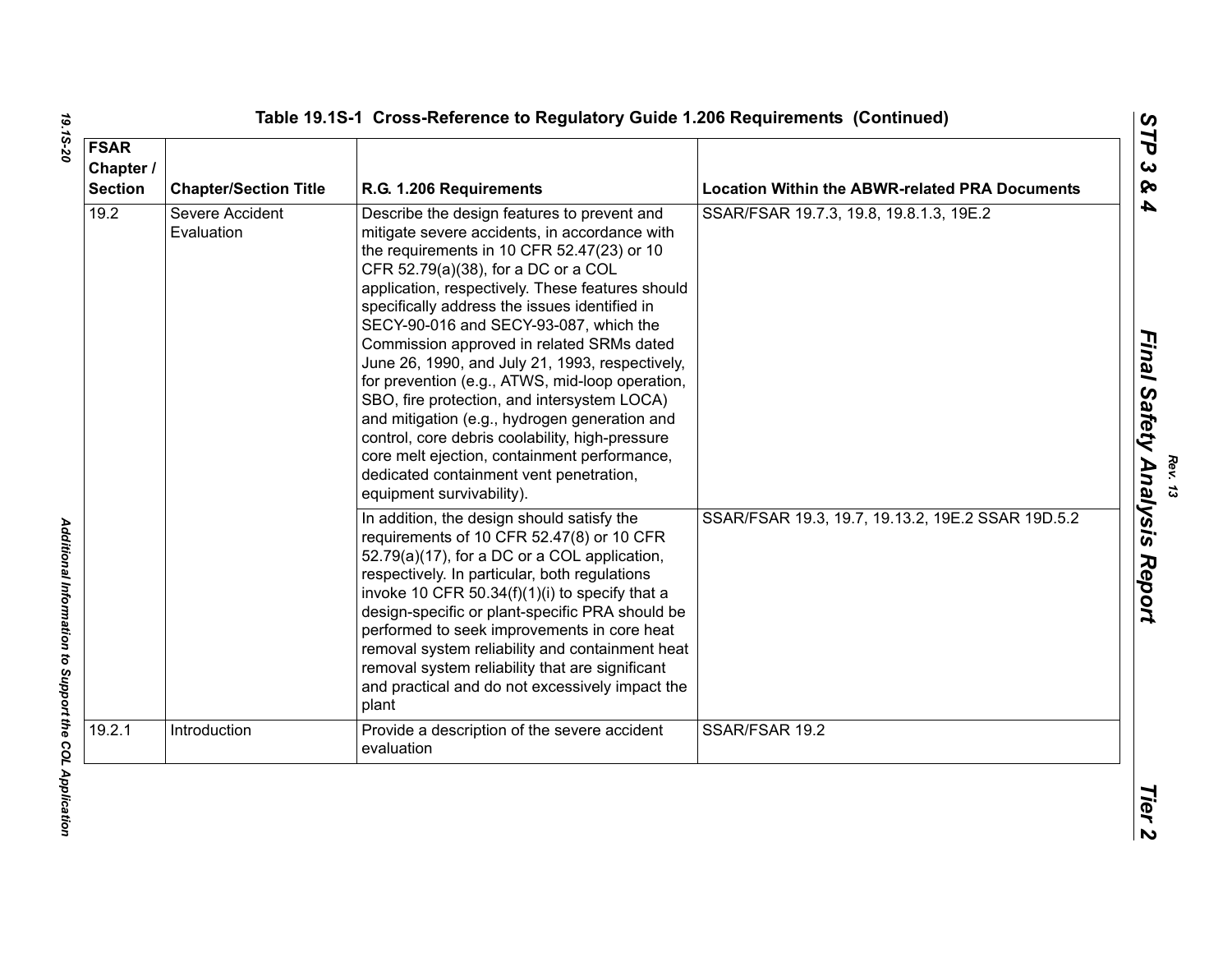| <b>FSAR</b><br>Chapter /<br><b>Section</b> | <b>Chapter/Section Title</b>                 | R.G. 1.206 Requirements                                                                                                                                                                                                                                                                                                                                                                                                         | <b>Location Within the ABWR-related PRA Documents</b>              |
|--------------------------------------------|----------------------------------------------|---------------------------------------------------------------------------------------------------------------------------------------------------------------------------------------------------------------------------------------------------------------------------------------------------------------------------------------------------------------------------------------------------------------------------------|--------------------------------------------------------------------|
| 19.2.2                                     | Severe Accident<br>Prevention                | Provide a deterministic evaluation to show how<br>the plant's severe accident preventive features<br>would cope with the following events:<br><b>ATWS</b><br>$\blacksquare$<br><b>Mid-Loop Operations</b><br>$\blacksquare$<br><b>SBO</b><br>$\blacksquare$<br><b>Fire Protection</b><br>$\blacksquare$<br>Intersystem LOCA<br>$\blacksquare$<br>Describe other Severe Accident<br>$\blacksquare$<br><b>Preventive Features</b> | SSAR/FSAR 19.7.3, 19.6, 19.8, 19E.2.1.2.2, 19E.2, 19M,<br>19K      |
| 19.2.3                                     | Severe Accident<br>Mitigation                | Provide an Overview of the Containment Design SSAR/FSAR 19F<br>Describe Severe Accident Progression, both In- SSAR/FSAR 19E.2.1.2.3.1.2, 19E.2.1.2.3.1.3                                                                                                                                                                                                                                                                        |                                                                    |
|                                            |                                              | and Ex-Vessel<br>Describe Severe Accident Mitigation Features<br>for External Reactor Vessel Cooling, Hydrogen<br>Generation and Control, Core Debris Coolability,<br>High-Pressure Melt Ejection, Fuel-Coolant<br>Interactions, Containment Bypass (including<br>Steam Generator Tube Rupture and Intersystem<br>LOCA), Equipment Survivability, and Other<br>Severe Accident Mitigation Features                              | SSAR/FSAR 19.7.5, 19E.2.1.2.3.2.2 to 19E.2.1.2.3.4,<br>19E.2.1.2.3 |
| 19.2.4                                     | <b>Containment Performance</b><br>Capability | Address the containment performance goals<br>identified in SECY-93-087 and SECY-90-016, as<br>approved by the associated SRMs.                                                                                                                                                                                                                                                                                                  | SSAR/FSAR 19.8                                                     |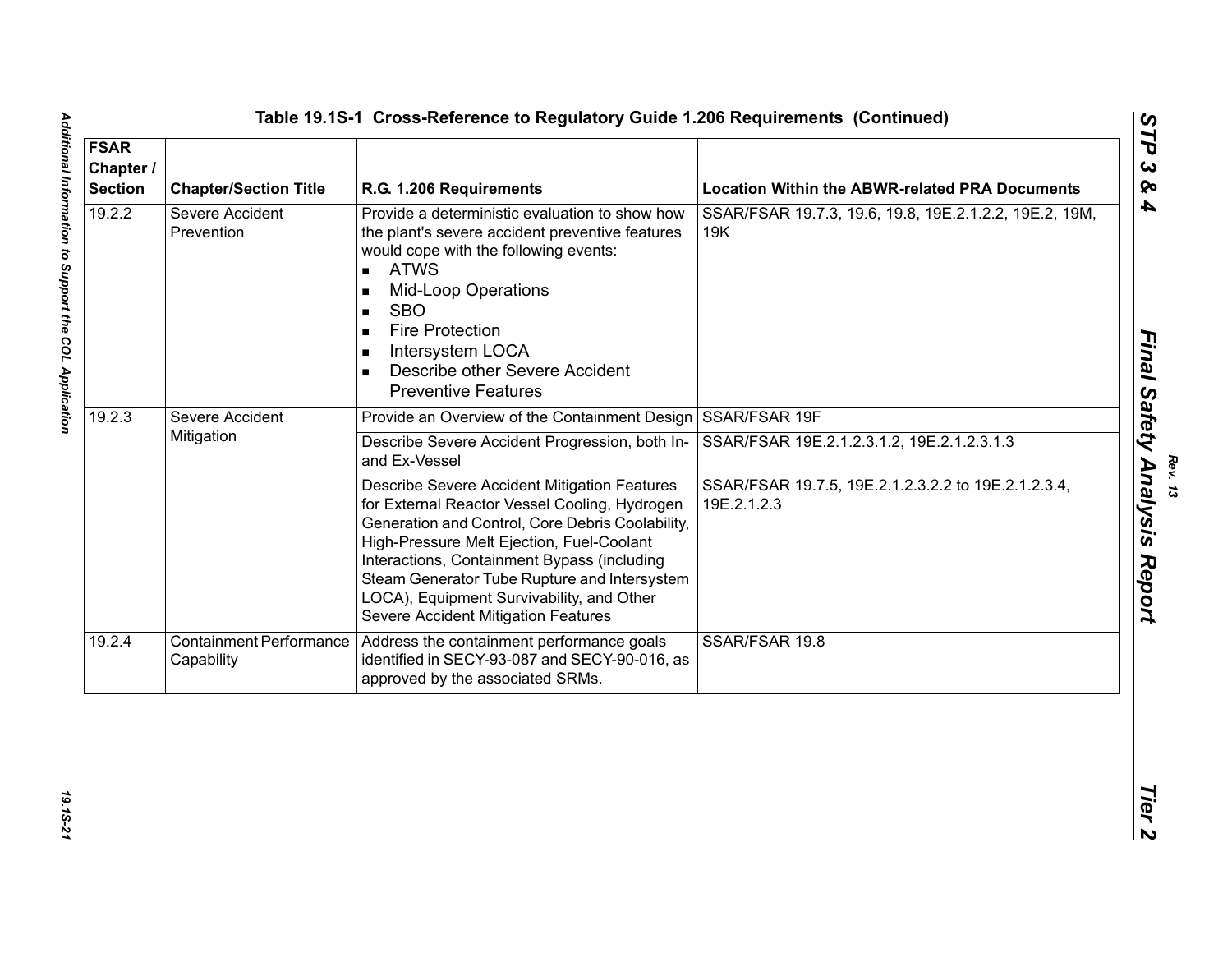| <b>FSAR</b><br>Chapter /<br><b>Section</b> | <b>Chapter/Section Title</b>                                                      | R.G. 1.206 Requirements                                                                                                                                                                                                                                                                                                                                   | <b>Location Within the ABWR-related PRA Documents</b> |
|--------------------------------------------|-----------------------------------------------------------------------------------|-----------------------------------------------------------------------------------------------------------------------------------------------------------------------------------------------------------------------------------------------------------------------------------------------------------------------------------------------------------|-------------------------------------------------------|
| 19.2.5                                     | <b>Accident Management</b>                                                        | Describe those actions taken during the course<br>of an accident by the plant operating and<br>technical staff to (1) prevent core damage, (2)<br>terminate the progress of core damage if it<br>begins and retain the core within the reactor<br>vessel, (3) maintain containment integrity as<br>long as possible, and (4) minimize offsite<br>releases | SSAR 19D.7, 19E.2                                     |
| 19.2.6                                     | <b>Consideration of Potential</b><br>Design Improvements<br>Under 10 CFR 50.34(f) | Describe how the requirement of 10 CFR<br>50.34(f)(1)(l) has been met                                                                                                                                                                                                                                                                                     | SSAR 19.7, 19P                                        |
| 19.2.6.1                                   | Introduction                                                                      | No specific requirements noted                                                                                                                                                                                                                                                                                                                            | <b>SSAR/FSAR 19A.2.1,</b>                             |
| 19.2.6.2                                   | <b>Estimate of Risk for</b><br>Design                                             | No specific requirements noted                                                                                                                                                                                                                                                                                                                            | FSAR 19A.2.1                                          |
| 19.2.6.3                                   | <b>Identification of Potential</b><br>Design Improvements                         | No specific requirements noted                                                                                                                                                                                                                                                                                                                            | FSAR 19A.2.1                                          |
| 19.2.6.4                                   | <b>Risk Reduction Potential</b><br>of Design Improvements                         | No specific requirements noted                                                                                                                                                                                                                                                                                                                            | FSAR 19A.2.1                                          |
| 19.2.6.5                                   | Cost Impacts of Candidate<br>Design Improvements                                  | No specific requirements noted                                                                                                                                                                                                                                                                                                                            | FSAR 19A.2.1                                          |
| 19.2.6.6                                   | Cost-Benefit Comparison                                                           | No specific requirements noted                                                                                                                                                                                                                                                                                                                            | FSAR 19A.2.1                                          |
| 19.2.6.7                                   | Conclusions                                                                       | No specific requirements noted                                                                                                                                                                                                                                                                                                                            | FSAR 19A.2.1                                          |
| 19.3                                       | Open, Confirmatory, and<br><b>COL Action Items</b><br>Identified as Unresolved    | N/A                                                                                                                                                                                                                                                                                                                                                       |                                                       |
| 19.3.1                                     | Resolution of Open Items                                                          | No specific requirements noted                                                                                                                                                                                                                                                                                                                            | <b>FSAR 19.9</b>                                      |
| 19.3.2                                     | Resolution of<br>Confirmatory Items                                               | No specific requirements noted                                                                                                                                                                                                                                                                                                                            | <b>FSAR 19.9</b>                                      |